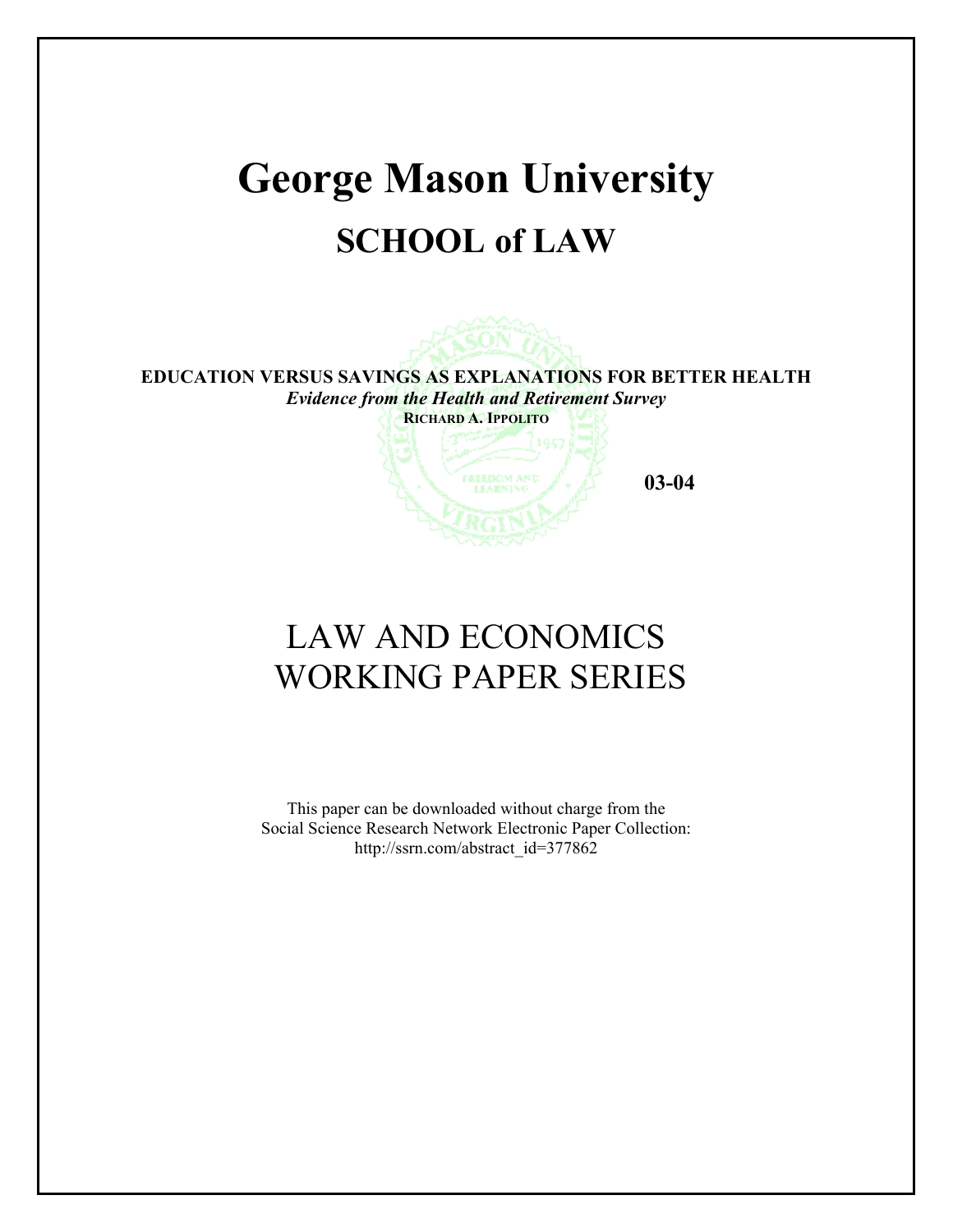## **EDUCATION VERSUS SAVINGS AS EXPLANATIONS FOR BETTER HEALTH** *Evidence from the Health and Retirement Survey*

RICHARD A. IPPOLITO GEORGE MASON UNIVERSITY SCHOOL OF LAW

FALL, 2002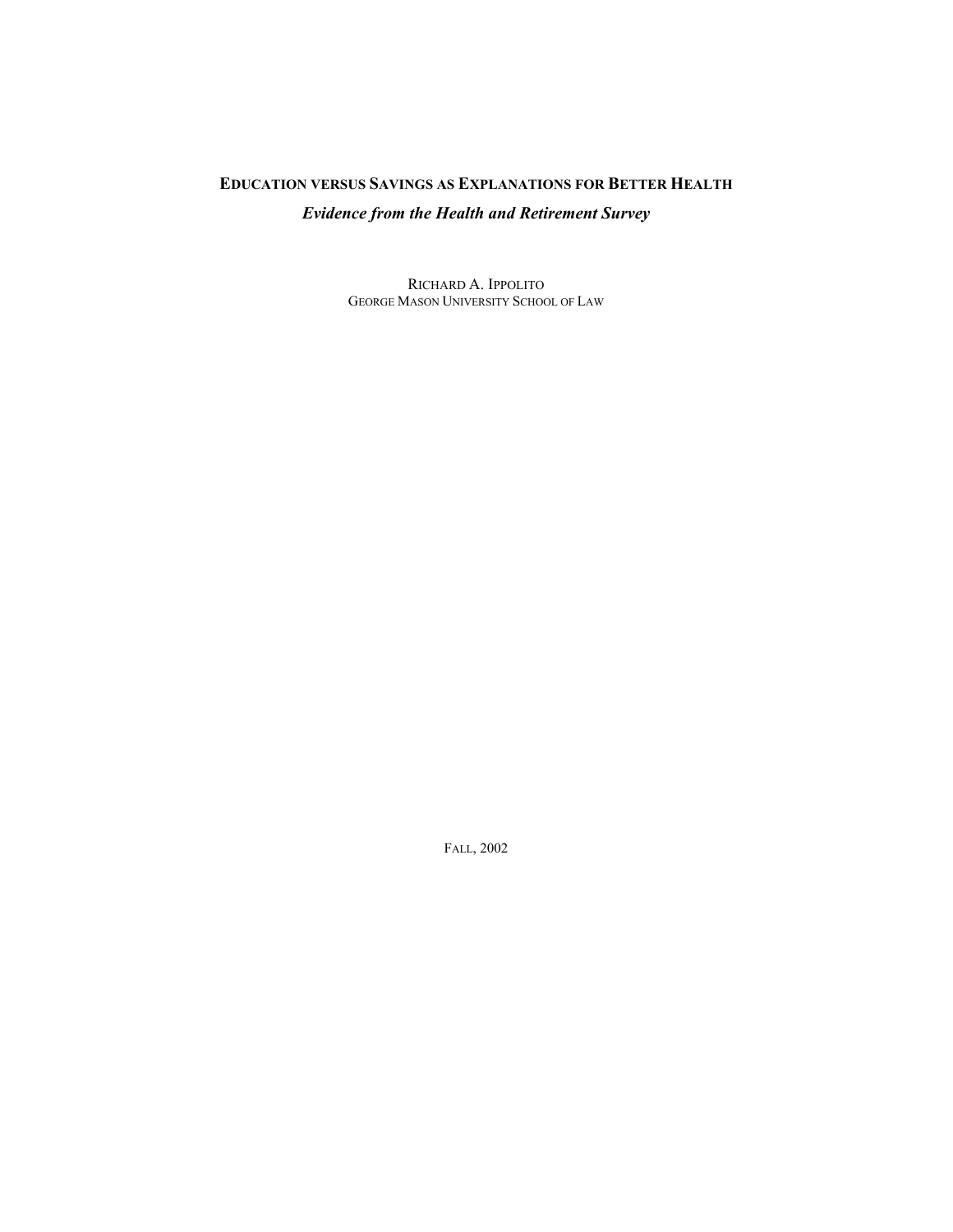#### **ABSTRACT**

The paper reports on the results of a study of the health status of 4,917 middle age couples in the HRS. The main finding is that savings propensity appears to be a key component to health outcome. Savers make consumption choices that improve their health, accumulate fewer ailments and enjoy lower mortality rates. The results are consistent with either Becker-Mulligan who posit that education makes individuals more forward looking; or Fuchs who hypothesizes that individuals with lower rates of time preference select themselves into higher levels of education.

While education as such matters less after inclusion of savings and other variables, it still affects choices about consumption that affects health, though its effect is not explained by better information. It also affects the rate of ill health, holding constant consumption decisions and existing maladies.

If the family's investment behavior importantly influences health outcome, then longer long-term improvements in overall health may depend less on improved flows of health information, and more on a gradual spread of a longer-term outlook among larger portions of the population. Whether far-sighted behavior is learned in the family or through the education process is an important and open question.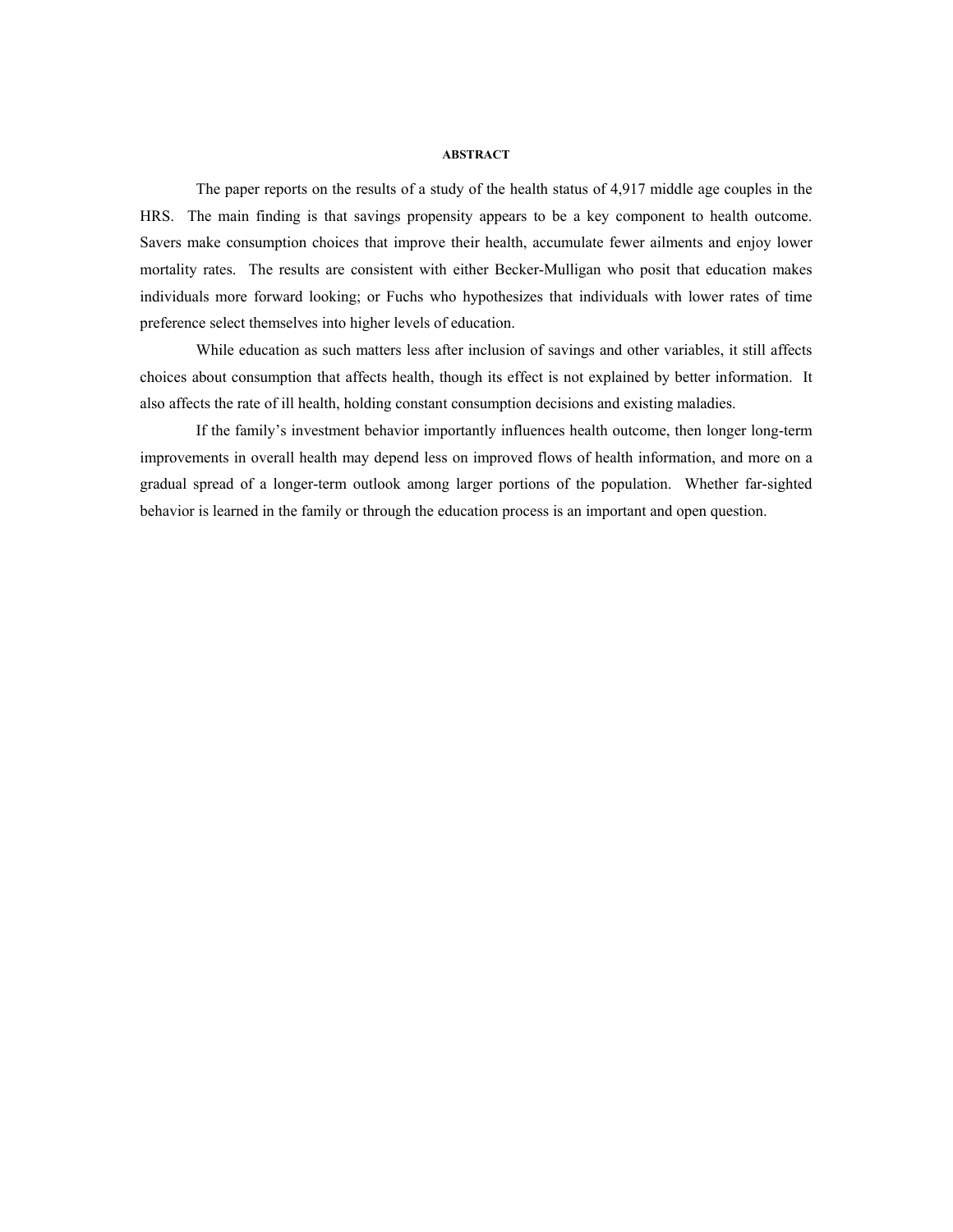### **EDUCATION VERSUS SAVINGS AS EXPLANATIONS FOR BETTER HEALTH** *Evidence from the Health and Retirement Survey*

If wealth is calculated broadly to include health human capital, then differences in risky consumption habits can perhaps explain as much inequality as differences in wages. Yet, while there is a vast literature addressing what might be called labor human capital, there is a much smaller literature regarding the economics of health. And, indeed, much of what has been written addresses the role of ill health in the form of foregone production of goods and services, either because unhealthy individuals have lower marginal productivity or retire prematurely from the labor force.<sup>1</sup>

In this paper, I look at health among couples in the Health and Retirement Survey (HRS). I pay attention to the mechanism by which education can affect outcome and to the potential bias that results from omission of important and sometimes ignored variables correlated with education. While the findings affirm an education effect, they point to a larger and perhaps more important influence of savings propensity. Savers enjoy better health and lower mortality rates than others, a result that is consistent with models that implicate time preference in health investment decision.

#### **I. THEORIES OF EDUCATION AND HEALTH**

Grossman (1972) develops the notion of health human capital. It is the dollar present value of the stream of incremental utility from remaining in good health over a lifetime. Factors that influence health can therefore perhaps play an important role in determining the distribution of total wealth. In Grossman's model, education plays a central role in the attainment of better health, thus, reenforcing its already important role in augmenting labor market income.

 Few would argue that education is correlated with better health. For example, **Table 1** lists some simple averages of health indices from the HRS sample that I use below across three education categories. The categories are self explanatory (and each discussed more fully below). It is apparent that more

1

<sup>1</sup> A few examples include Bartel and Taubman (1979), Ettner, Frank and Kessler (1997), Kahn (1998), Mitchell and Burkhauser (1990), Sickles and Taubman (1986), and Parsons (1982). For a 'big picture' estimate, see Cutler and Richardson (1997), who attempt to value the improvements in health over time in the United States.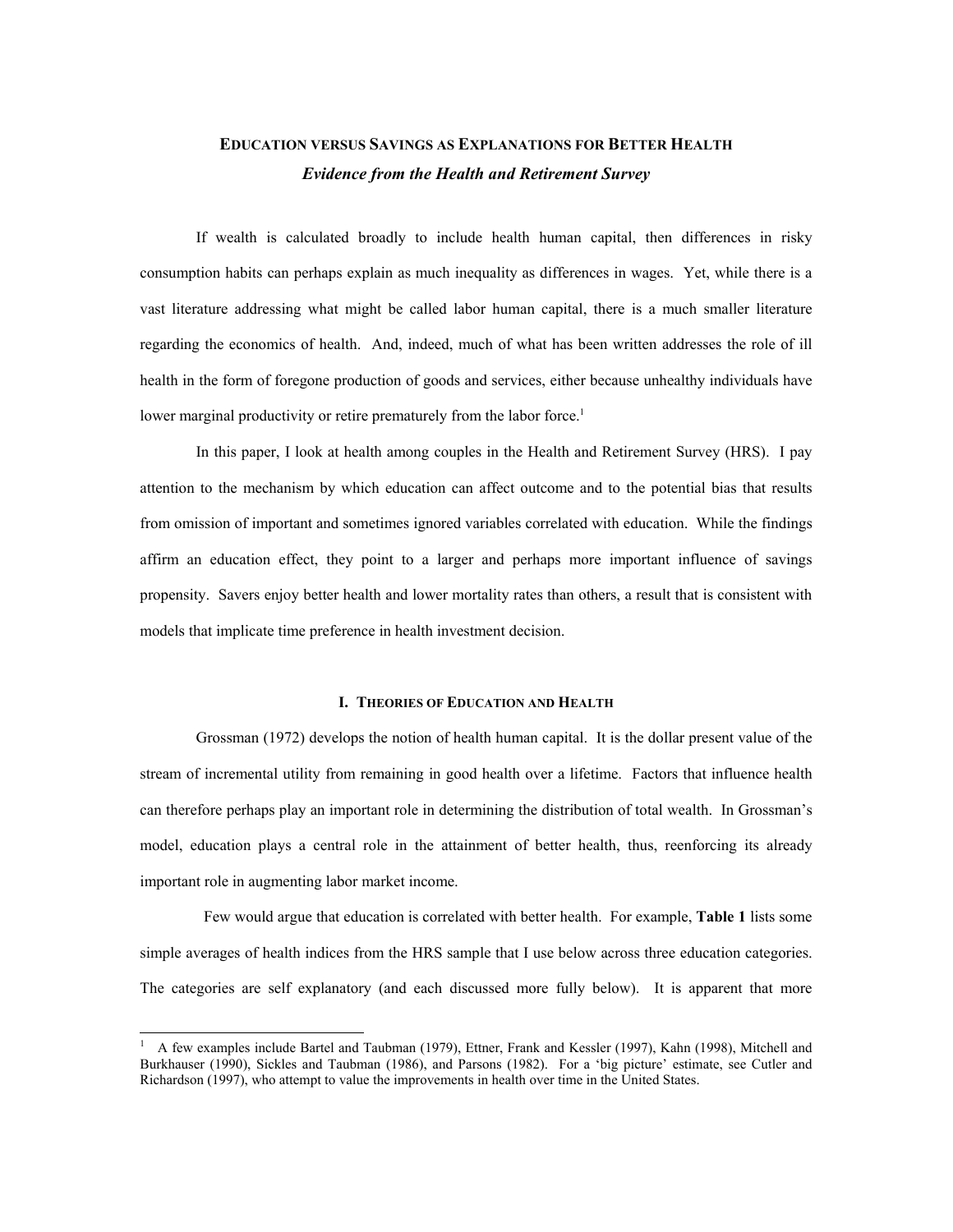educated respondents generally evince better health. Many studies show that these patterns generally survive multiple regression estimates.<sup>2</sup>

There is less agreement about what explains the positive relation. Grossman posits that education increases the 'productive efficiency' of health inputs, meaning that given the onset of some malady, educated patients are more likely to spot early signs of illness, seek out professional input, and effectively follow corrective actions to remedy the problem. We might think of more educated people as better able to manage their ailments so as to produce less adverse consequences on health.

Shultz (1975) posits that education teaches individuals to deal with new and complex information. Thus, educated persons are more productive in processing new information about the health hazards of risky behavior like smoking, meaning that they process it faster and with less error. This avenue is sometimes referred to as the 'allocative efficiency' effect of education, though I refer it as the information effect. In this model, more educated individuals are less likely to accumulate maladies because they more effectively process information about behavior that affects health (like smoking and overeating).

Either theory has the same inference, namely, that the value added by education may exceed traditional measures of rates of return. It also follows that perhaps less formal education in the form of expenditures on public information about health hazards might substantially alter individuals' optimal behavior patterns, suggesting a substantial social return on these expenditures.

Fuchs (1982) disputes these inferences, arguing instead that education merely serves as a proxy for individuals who have lower personal discount rates. Low discounters have a longer view and therefore are more likely to invest in higher education, and to engage in health-promoting practices, like maintaining a diet high in fiber and low in saturated fats. High discounters attach less value to future consequences of current actions, and so optimally invest less in higher education, and engage in more risky behavior, like smoking.<sup>3</sup>

 $\overline{a}$ 

<sup>&</sup>lt;sup>2</sup> For example, see Berger and Leigh (1989), Clark and Etile (2002), Grossman and Kaestner (1997), Hersch (2000), Ippolito and Mathios (1990), and Kenkel (1991). Also, see Mullahy and Sindelar (1995).

<sup>&</sup>lt;sup>3</sup> A close cousin to this idea is that some individuals who have more inherited longevity will optimally invest in a healthier lifestyle (P. Ippolito 1981; Adda and Lechene 2001).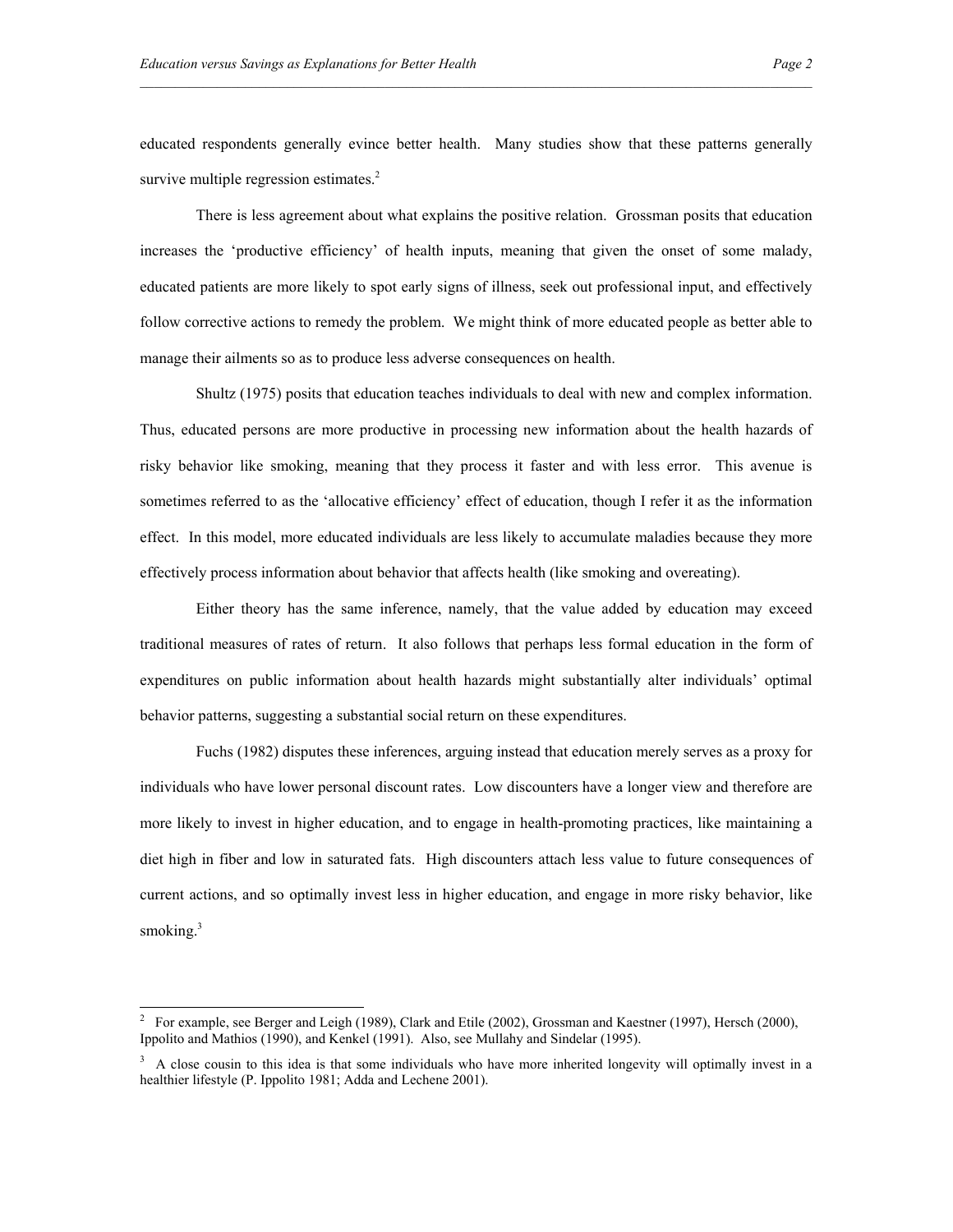One paper that supports this point is Farrell and Fuchs (1982) who find that eventual completed schooling predicts smoking just as well at age 17 as it does at age 24, suggesting that a college education, as such, does not explain less smoking among the better educated.<sup>4</sup> This result, it turns out, has been known for at least a century.<sup>5</sup> Several studies show that current or eventual smoking in high school and college is inversely correlated with student achievement scores and grade point averages in high school,<sup>6</sup>

In the context of a Fuchs model, the mechanism by which discount rates affect health is straightforward. Low discounters attach greater value to the consequences of risky consumption behavior, and therefore do less of it. They are rewarded later on in the form of a lower rate of ailments of all kinds and a lower rate of mortality.

Becker and Mulligan (1997) is a blend of the education and time preference ideas. They posit that education itself affects time preference rates; that higher education teaches individuals how to be more patient. While the model differs from Fuchs in the genesis of time preference rates, it has similar predictions for their impact on health later in life.<sup>7</sup>

The measurement of the impact of education on health is hampered by its correlated with unobserved variables (like time preference). Several studies deal with the omitted variables bias by trying to identify some exogenous factor that affects education that is arguably independent of a free choice to

 4 Horn et al. (1959) anticipated this result. Surveying high school students in Portland, Oregon in 1958, they found that students who took general mathematics, which is a marker for students not going to college, had smoking rates 60 percent (males) to 80 percent (females) higher than those who took algebra, which is a college preparatory course. Similarly, Behrman and Taubman (1989) find that genetic endowment explains a significant portion of education attainment.

<sup>5</sup> For example, Sandwick (1910) studied a sample of students in a Highland Park, Illinois high school. He found significantly lower grades for smokers compared to nonsmokers; and found that every student who quit school was a smoker. He remarked, "In the school of which the writer has supervision it has been noticed that the odor of tobacco often accompanies low marks" (p. 623). Clarke (1909) found that among 201 freshmen at Clark College, 68 percent of the nonsmokers were honors students, while only 18 percent of the smokers attained this distinction. Meylan (1910) found that among 223 college freshmen at Columbia University, nonsmokers had higher grades that smokers (69 average numerical grade versus 62), and had a likelihood of failing a course about 60 percent lower than smokers.

<sup>&</sup>lt;sup>6</sup> The Child Health and Development Study administered standard intelligence tests to a sample of children aged 10 and 11 years old. A follow up showed that smoking rates at age 17 were inversely correlated with test scores (Seltzer and Oeschli 1985). Based on a sample of freshman at the University of Texas in 1963, Veldman and Bown (1969) found that smokers had lower SAT scores and lower high school rankings. Pumroy (1967) found that smoking freshman had lower GPAs in their first year of college, and a higher rate of subsequent drop out.

The key difference is that Becker and Mulligan (1997) want to count some of the benefits affiliated with low preference as a return to schooling.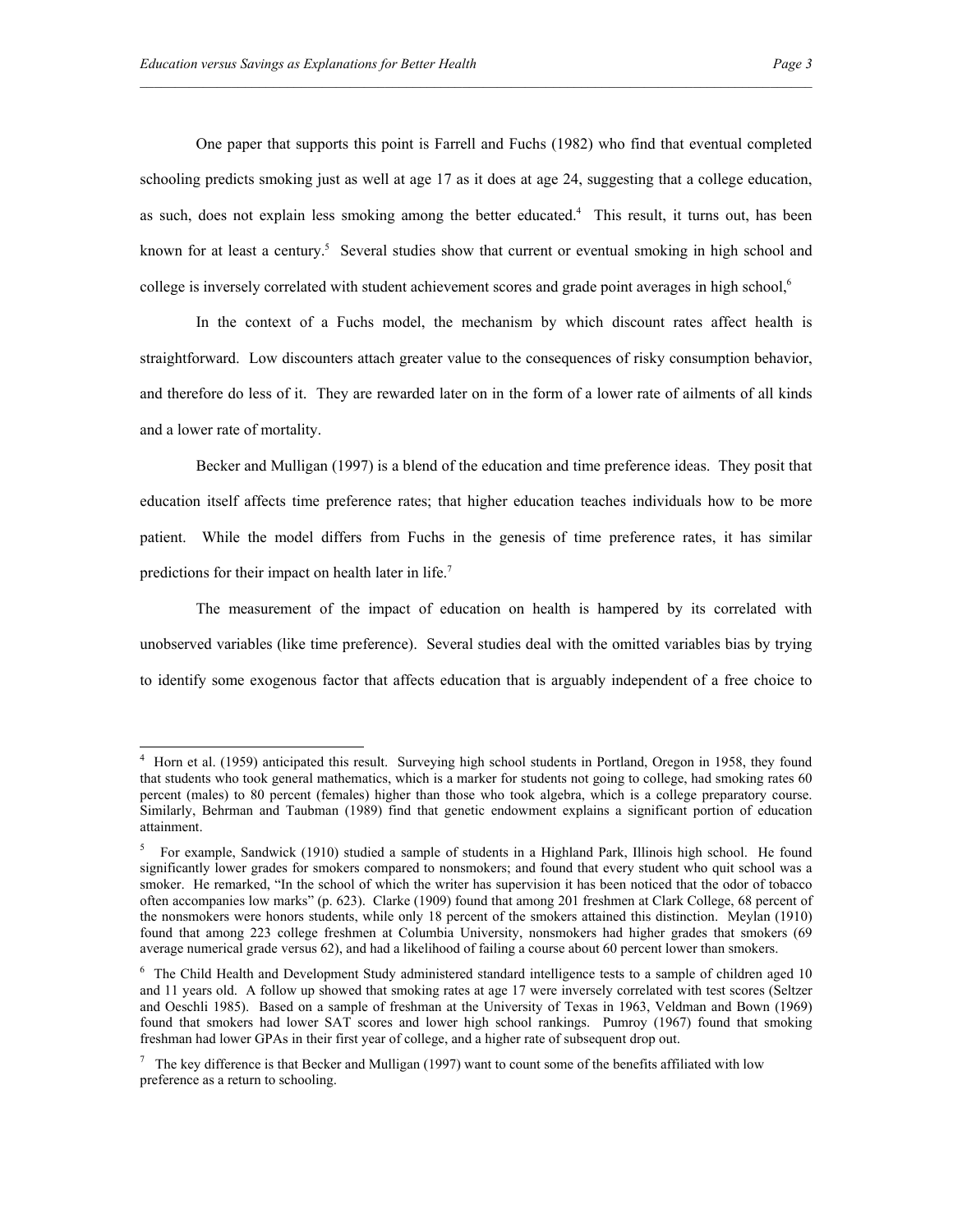$\overline{a}$ 

augment education, like variation in state requirements for compulsory education.<sup>8</sup> I take a more conventional identification strategy of including separate variables to directly account for confounding factors. For example, low discounters are more likely to be savers. Hence, various indices of savings can help identify the role of time preference directly. The HRS also is unusually rich in variables that describe household income and wealth, which are correlated with education and savings behavior.<sup>9</sup>

The HRS also is unusual in reporting data for husbands and wives. This characteristic of the survey allows estimates using a *de facto* fixed (household) effects model. This means for example that husband-wife differences in behavior can be studied holding constant observable and unobservable factors like wealth, geographical location, information set, and so on, that vary across household, which greatly diminishes the problems created by confounding variables in cross section studies of education and health. For this purpose, I limit the analysis to 4,377 couples with children in the data.<sup>10</sup> At least one spouse is working and between the ages of 51 and 61.

#### **II. INITIAL SUSPICIONS ABOUT CAUSALITY**

One way in which to capture the essence of a Fuchs-like exercise is to consider the possibility that healthy kids are more likely to attain higher education. It is known that childhood characteristics are correlated with health problems later in life. A classic measure of a child's health prospects is birth weight. Low birth weight is tied to elevated rates of various maladies as adults including higher rates of cardiovascular disease and diabetes (Forsen et al. 1997; Rich-Edwards et al. 1999). A potential explanation

<sup>&</sup>lt;sup>8</sup> These studies use a two-stage process whereby the education variable is identified by some exogenous factor. Adams (2002) and Arendt (2002) use compulsory schooling differences when individuals were of school age as a source of identification, while Arkes (2001) uses variation in unemployment rates during periods during periods in which individuals were school age. Other papers that use various identification strategies include Lleras-Muney (2001), Berger and Leigh (1989) and Currie and Morietti (2002). For an overview of the literature, see Grossman (2002) and Grossman and Kaestner (1997).

<sup>&</sup>lt;sup>9</sup> One shortcoming of the HRS is that it excludes households where there are no working individuals; hence, it omits some households with perhaps serious health problems. For example, the omitted households may include those who have occupants who are disabled, widowed or unemployed. In this sense, the HRS is a survey tool to evaluate health conditions of the 'reasonably healthy' in households where the primary respondent is working and between the ages of 51 and 61 in 1992.

 $10$  Since marriage is correlated with better health (Grossman and Kaestner 1997), the restriction to married couples has the additional benefit of ridding the data of health-related conditions affiliated with never-married, divorced or widowed individuals.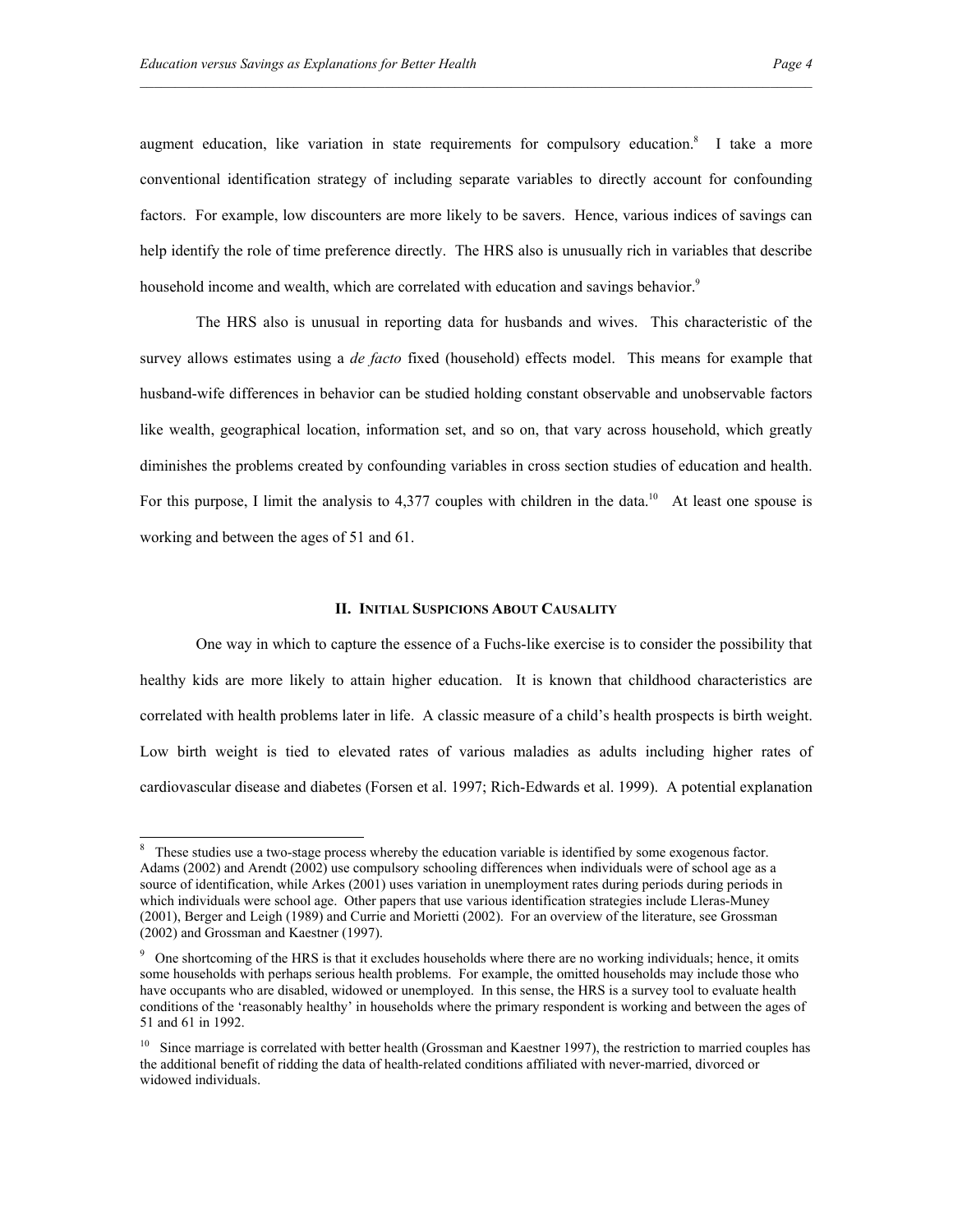is the known lifetime deficiency of pulmonary function, which is determinable at birth, and highly correlated with birth weight (Barker et al. 1991).<sup>11</sup>

The Retirement and Health Survey does not have variables like birth weight or lung function that might provide direct evidence of nutrition levels in utero or in early childhood, but it divulges a tell tail market of these valuables, namely, the respondent's own height. While there is a large literature relating parental education and child height, it mostly implies a causal relationship from parents' education to child's height. 12 The HRS data make it apparent that the causation goes both ways.

I use data from the first wave of the HRS in 1992 and restrict the observations to married couples with children.<sup>13</sup> I start by estimating a simple regression using respondents' heights to predict their attained years of education. I also include variables to control for years of parents' education, as well as the parents' ages at the time the respondent was born. **Table 2,** column 1, reports results when the dependent variable equals unity if the respondent attained a college degree, zero otherwise. I use ordinary least squares to make the estimates.

Parents' levels of attained education and ages at the birth of the respondent are all positively correlated with the likelihood that the respondent graduates from college. Holding constant these factors, however, the respondent's own height is predictive of attaining a college degree. Column 2 reports similar results follow using continuous years of attained education as the dependent variable.<sup>14</sup>

The results raise an obvious concern. Kids who benefit from good nutrition while in utero and in childhood are more likely to be healthy as adults. They also are more likely to attain higher levels of education independent of education levels attained by their parents. In this sense, the promise of good

 $\overline{a}$ 

<sup>11</sup> Low birth weight of child not only serves as a market for the child's future health but also of the *parents'* future health. Studies show that mothers and fathers of low-birth-weight babies are substantially more likely to have elevated coronary-heart-disease-related and all-cause mortality rates (Smith, Hart et al. 1997; and Smith, Harding et al. 2000).

<sup>&</sup>lt;sup>12</sup> For example, see Duncan (1994) and cites therein, or Grossman and Kaestner (1997).

<sup>&</sup>lt;sup>13</sup> I use the first wave conducted in 1992. The survey collected data from households with at least one person between ages 50 and 61 still in the workforce (the primary respondent), but collected information from other household members, if any, notably the spouse or 'partner'. For a discussion of health information in the HRS, see Wallace and Herzog (1995).

 $14$  I find similar results estimating these relationships for males only and females only.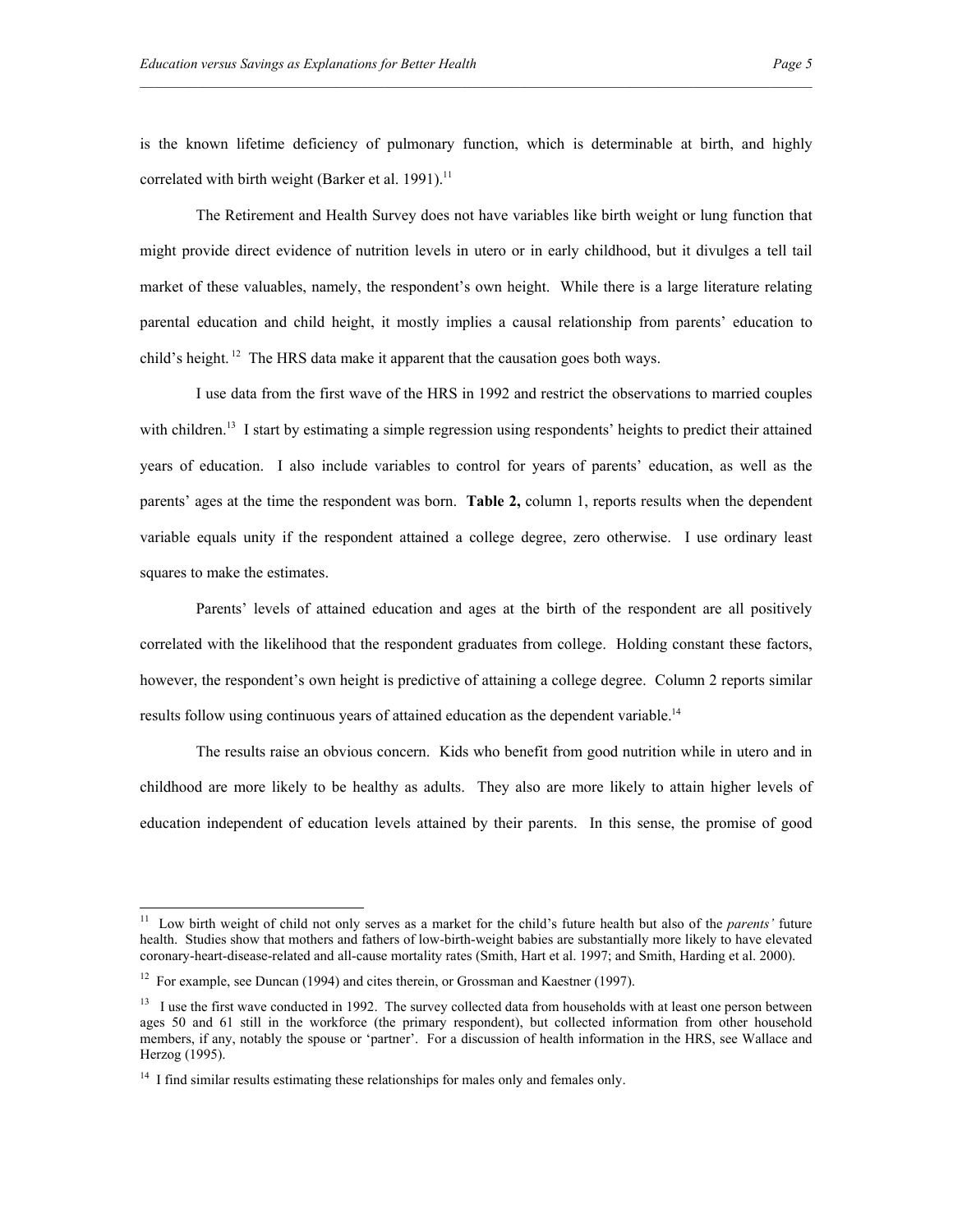health precedes the attainment of education, raising a suspicion that education as such is not the factor that is causing better health.

The correlation of course leaves open the avenue by which healthy kids happen to end up with more education. One possible explanation is that some omitted variable, like the family's propensity to invest, is the catalyst for both more education and better health. A family that is forward looking more likely invests early on in their children's long run health prospects, and also is more inclined to invest in their children's education. Both reflect an attitude towards investment philosophy, which indirectly reflects a relatively low rate of time preference, but only education is observed in most data bases, creating the omitted variables problem. The HRS offers some opportunity to pursue this idea because it includes variables that describe respondent's savings decisions.

#### **III. DO HEALTH PERCEPTIONS VARY WITH EDUCATION?**

 I first address the information theory of education. Schultz (1975) predicts that more educated individuals learn about hazards sooner, and thus, adapt to healthier behavior sooner. After information is more broadly disseminated, less educated persons follow suit with some lag. Thus, the Schultz model might predict that more educated people responded to the 1964 Surgeon General's Report faster, but not that differences in information persisted in the HRS 1992 survey year, almost thirty years later. One could argue that less educated individuals in the HRS survey have noisier, but not biased, estimates of the ill effects of smoking.

If one is to posit an information-based theory of education that predicts systematically healthier behavior among the more educated then one either has to assume a long lag in the learning function of new hazards, or that information arrives in stages, meaning that the less education always lag behind the more educated in adjusting to the new behavior.<sup>15</sup> We might view the alternative as a dynamic interpretation of Schultz's basic idea.

 $\overline{a}$ 

<sup>&</sup>lt;sup>15</sup> Grossman (1972) is relatively silent on the role of education on consumption habits, and instead emphasizes the notion that educated individuals are more efficient users of medical resources. In his model, educated people are more effective in mitigating the consequences of any ailment for long-term health, but not necessarily different in the rate at which they accumulate ailments.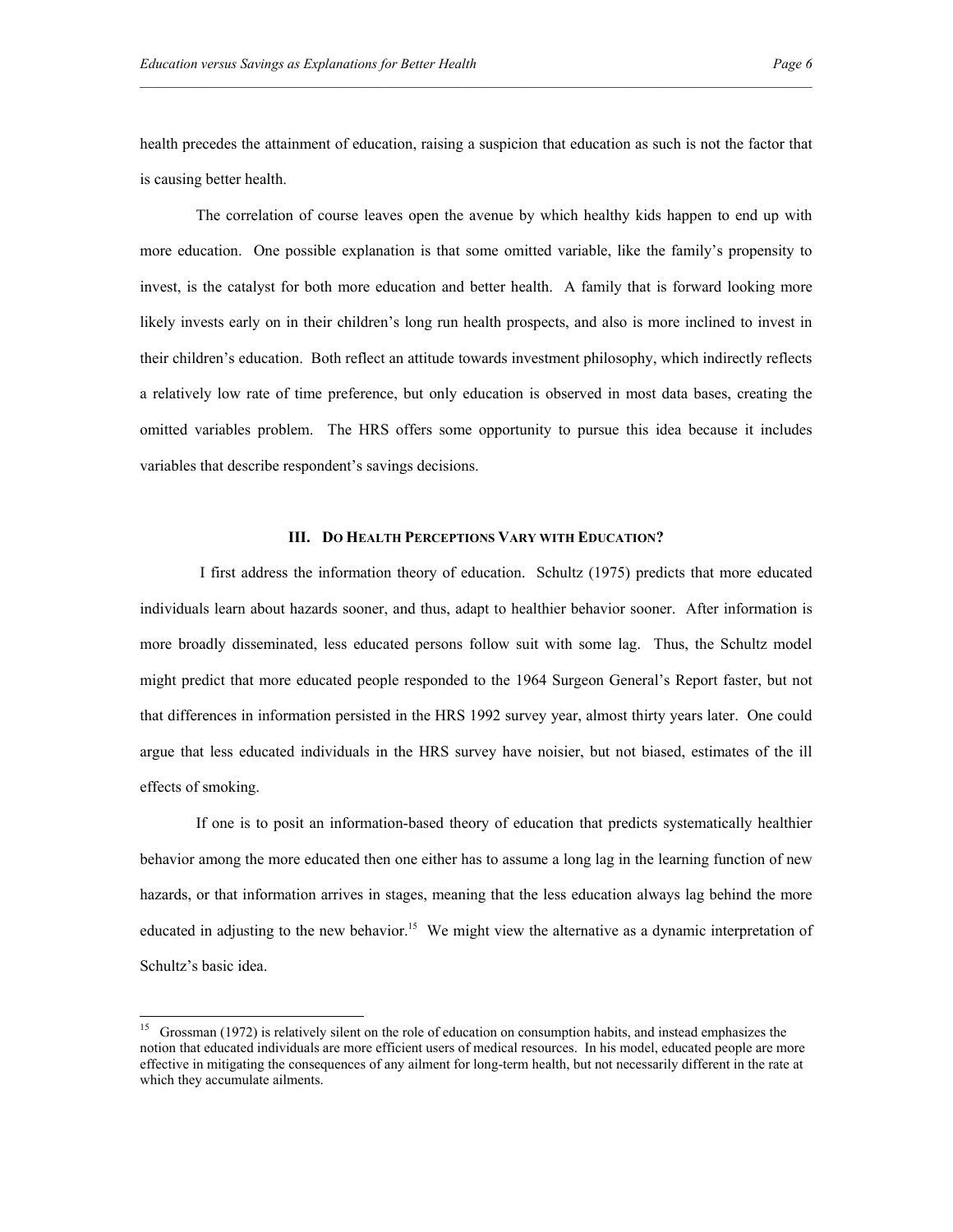#### **A. Inferring the Self-Assessed Health Effects of Consumption Behavior**

Do more educated people perceive the health effects of consumption habits differently than those with less education? The HRS does not include questions about respondents' perceptions of the effects of various behaviors. It does, however, indirectly divulge information about these estimates, because it inquires about respondents' own estimate of longevity. The respondent is asked to pick a number from one to ten, where ten denotes virtual certainty of attaining age 75, and zero denotes virtual zero chance. The mean response is  $6.0^{16}$ 

All else equal, if smokers are informed about the hazards of their habit, they will report a lower likelihood index of reaching age 75. Assuming that individuals who engage in risky consumption are less informed of its consequences, a cross section measure gives a lower bound for the population estimate. For current purposes, it is not so much important that the estimates could be biased downwards, as it is to learn whether smokers' estimates of the longevity effects of their habits differ by level of education.

The HRS contains information that permits us to look at three important consumption habits that affect health over the long term, smoking,<sup>17</sup> overeating,<sup>18</sup> and moderate drinking.<sup>19</sup> The first two are deleterious for health, while the third is beneficial. *Smoking at Age 50* is equal to unity if the HRS respondent either smoked at age 50, or quit within the last 5 years, zero otherwise.<sup>20</sup> Obesity equals unity if

 $16\,$ 16 Others, have exploited this variable for example, to show that HRS smokers change their estimates upon the arrival of adverse information about their health (Smith et al. 2001).

<sup>&</sup>lt;sup>17</sup> There is a large literature on the health effects from smoking. See, for example, Hammond et al. (1976) and Doll et al. (1994b). Overviews and extensive lists of citations are found in various reports issued by the National Institutes of Health; for example, U.S. Department of Health and Human Services 1997, 2001b, though some argue that these estimates may be biased high (Sterling and Weinkam 1990; Sterling et al. 1993).

<sup>&</sup>lt;sup>18</sup> Excessive overweight is implicated in numerous health maladies, including diabetes, kidney ailments and heart disease (Field et al. 2001; Thompson et al. 1999; and National Research Council 1989).

 $<sup>19</sup>$  In contrast to either abstinence, or excessive drinking, moderate alcohol consumption has beneficial effects on the</sup> cardiovascular system (Rimm et al. 1999; Stamper et al. 2000; Doll et al. 1994a; and Thun 1997).

<sup>&</sup>lt;sup>20</sup> About 11 percent of the spouses of nonrespondents were less than age 50 and so I omit criteria that they must be smoking at age 50; for this subsample, they are coded as smokers if they either are currently smoking or have quit within the past 5 years. If I redo all the estimates using this definition (that is, counting post-age 50 quitters as quits if they have quit for at least five years), the portion of the sample that smokes falls by about two percentage points, and all the results are not materially affected. The inclusion of recent quits as smokers is conventional. It ensures that those who quit recently, perhaps because of an ailment, are included in the smoking category. It is apparent that some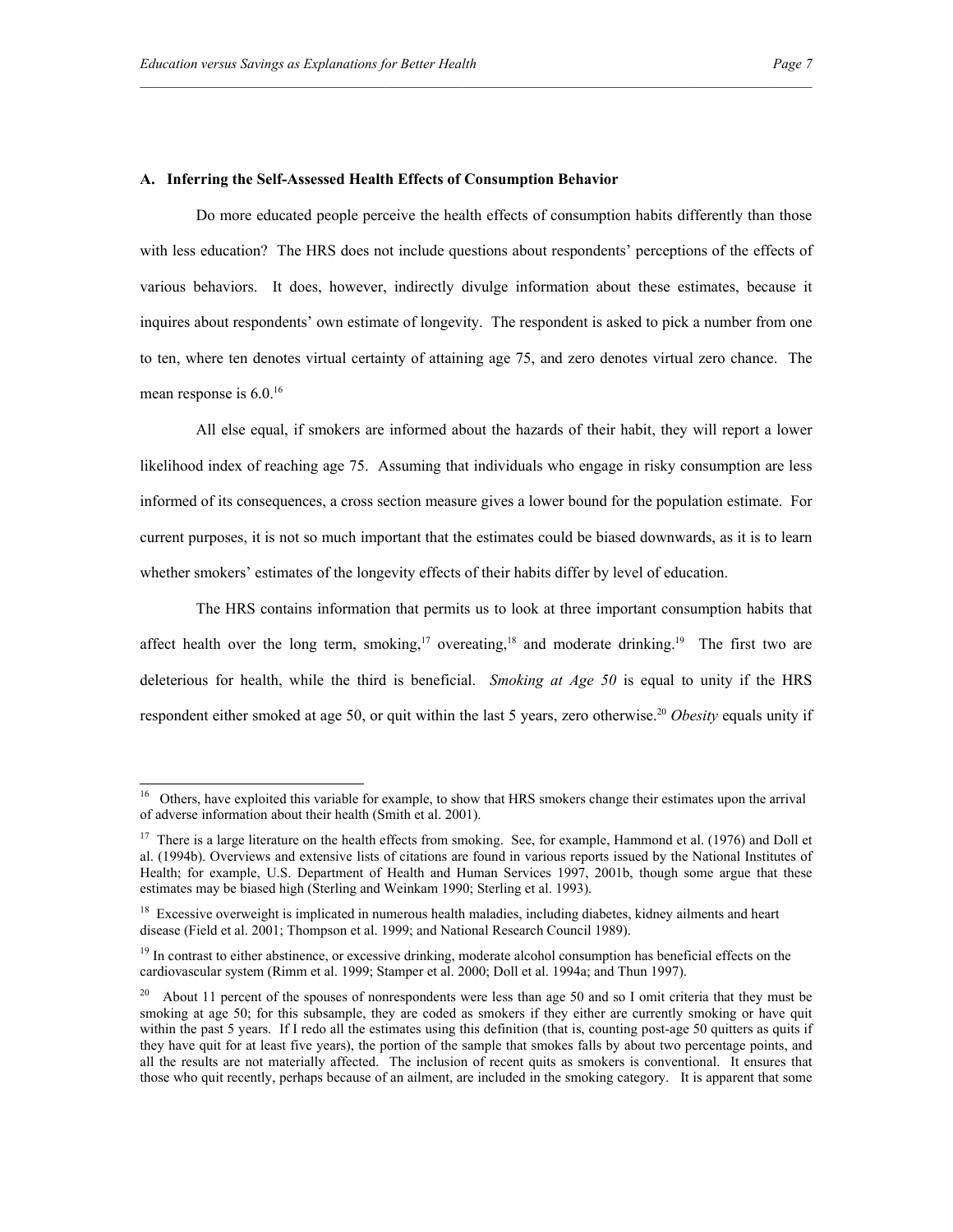the respondent's Body Mass Index (BMI), which is a conventional measure of overweight, exceeds 30, a condition that characterizes 21 percent of the sample.<sup>21</sup> *Moderate drinker* equals unity if the respondent is not an abstainer, has no more than four drinks per day, and is not a problem drinker.<sup>22</sup> The latter group comprises 53 percent of the sample.<sup>23</sup>

Consider the following cross section regression:

-

(1) 
$$
L = a + {}_{i-1}\sum^{3} b_i C_i + cX + dY + eZ + error,
$$

where L is the longevity index for some respondent,  $C_i$  is a measure of the *ith* consumption habit that affects health; X is a vector that includes dummy variables denoting individuals who quit smoking, socalled problem drinkers,<sup>24</sup> excessively thin individuals,<sup>25</sup> and moderately overweight respondents. This means that the omitted category is a never smoker of normal weight who abstains from alcohol consumption.

A coefficient on *Smoking at Age 50* gives us smokers' estimates of the impact of their habit on own longevity prospects. If this coefficient is zero then the finding is consistent with the hypothesis that smokers are oblivious to the health hazards of smoking, and similarly for the coefficients on moderate

quitting behavior results form unfolding information about health (Smith, Taylor et al. 2001; and Clark and Etile 2002). Finally, I looked at a second smoking variable, namely, quit smoking (more than five years ago), and these results essentially mimicked those found for the smoking at age 50 variable.

<sup>&</sup>lt;sup>21</sup> BMI equals the person's weight in kilograms divided by the square of height in meters. Alternatively, BMI = 703 x  $W \div H^2$ , where W is weight in pounds and H is height in inches. Thus, a 5' 6" person who weights 150 pounds has a BMI of 24.2. A BMI in the range of 19 to 25 is considered healthy, or normal; one between 25 and 30 is overweight. While BMI is an imperfect measure of body weight, it is widespread, which facilitates comparisons across studies. In experiments I tried, I found qualitatively similar results using overweight measures from the Metropolitan Life Insurance tables.

<sup>&</sup>lt;sup>22</sup> I define a problem drinker as one who admits either to having alcohol before noon or receiving complaints by others about his drinking.

 $^{23}$  I looked at the relationship between alcohol consumption and heart disease, kidney ailments, diabetes, hospital stays, doctor visits, stair climbing, subjective health evaluation and death rates in the HRS and did not find evidence to set the moderate ('good') level of drinking lower than four drinks per day. This result is consistent with Doll et al. (1994a) who find that alcohol reduces risk of ischemic heart disease, largely irrespective of amount. Berger and Leigh (1988) find that more alcohol consumption is affiliated with higher wages, an effect that tails off only for workers who report drinking three or more times per day. The results do not change materially if define moderate drinking to three or fewer alcohol drinks per day. Also see Auld (2000) who reports a positive influence of moderate drinking on income and a negative influence of smoking.

<sup>&</sup>lt;sup>24</sup> Problem drinkers either consume five or more drinks per day, or admit to sometimes drinking in the morning or have received complaints by others about their drinking habit.

<sup>&</sup>lt;sup>25</sup> Very thin individuals are those with BMI lower than 19. They represent less than two percent of the sample. Many studies show that very thin individuals are more likely to die prematurely even accounting for existing health differences (Sidney et al. 1987; Hoffmans et al. 1989).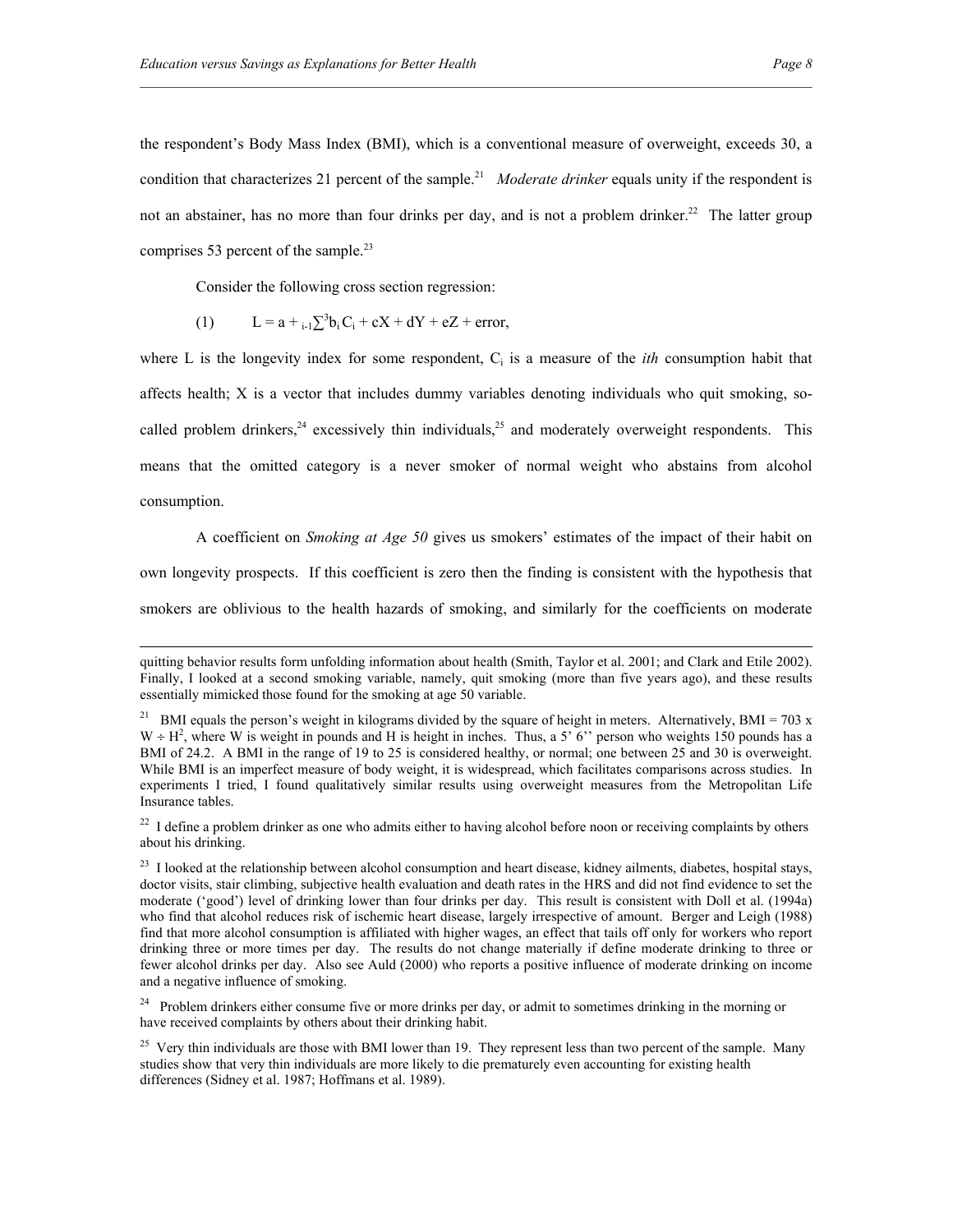1

drinking and obesity. Since some consequences of these behaviors are reflected in current health status, I add a vector of dummy variables, Z, denoting the existence of ailments or ill health that presumably affect longevity expectations.<sup>26</sup> Thus, the coefficients on the consumption variables measures expectations on the margin, holding constant information that already is known about health.

Finally, Y is a vector of other variables denoting age, gender, race, income, education, savings propensity,<sup>27</sup> wealth,<sup>28</sup> and so on.<sup>29</sup> It includes a measure of analytical ability (*Hard-to-Read-A-Map* equals unity if the respondent reports that she either cannot read a map or can do so only with great difficulty). I use two measures of endowments.<sup>30</sup> One is the average of the respondent's parents' years of education.<sup>31</sup> The other is current age of same-sex parent and current age, if living, and age of death if deceased (and a similar variable for the opposite-sex parent).<sup>32</sup> Finally, I include a dummy variable equal to unity if the household is covered by an employer-provided health plan.<sup>33</sup>

 $26$  Current health is measured by a series of dummy variables denoting the existence of a lung ailment, heart disease, kidney malfunction, diabetes, cancer episode, stroke, head injury or bone fractures, emotional illness, uncorrectable hearing or vision loss, arthritis, difficulty climbing stairs and self reported health 'poor',

 $27$  For these purposes, I set the savings variable equal to unity if either the pension variable or the IRA variable equaled unity, zero otherwise. I use the simple version for comparison to other results in the table.

 $^{28}$  The HRS reports extensive data on various wealth holdings, as well as various sources of income, including wage income, pensions, transfers, and so on. Wealth is net of debt, and excludes the present value of social security and pensions. Some of the estimates in my study reveal statistically significant effects of income or wealth, but almost never are they quantitatively important. Smith (1999) notes that there it is possible that low levels of income and wealth are caused by poor health. While most studies find a negative correlation between health and income or wealth (for example, Marmot et al. 1991; Duleep 1986), Mellor and Milyo (2002) find contrary evidence.

<sup>&</sup>lt;sup>29</sup> These include the respondent's age, age of parents, household wealth, household income, and dummy variables denoting gender, race, industry and occupation, number of children, military experience, household eligibility for Medicare, Medicaid and Foodstamps, education, savings propensity (equal to unity if the respondent either has or had a pension or has an IRA), exposure to particulates on the job, industry and job identifiers, self-described homemaker status in the household, attend religious services weekly, experience in the military, and other dummy variables denoting 'do not know' for a few key variables such as parents' education and parents' ages.

 $30$  The omitted group is comprised of those who reported either no difficulty reading a map or had 'some' difficulty. A few respondents reported that they had no need to read a map. I included these in the 'have-difficulty' category.

<sup>&</sup>lt;sup>31</sup> I tried several variants of this measure but they did not materially affect the results.

 $32\sigma$  I tried more complex variations accounting for parents' ages if still living, but they did not add much value. Given the age of the respondents, parents who are still living are relatively aged, at least in their seventies, and usually older. For example, the average age of a living mother is 79.5 in my sample, with a standard deviation of 6.5. Thus, most respondents with living parents are well endowed with expected longevity. In contrast, deceased mothers died on average at 69.4, with a standard deviation of 14.8; hence, respondents with dead parents in most cases are informed of poor inheritance of expected longevity.

<sup>&</sup>lt;sup>33</sup> The correlation between pensions and health insurance benefits is found in Gustman and Steinmeier (1994) and Karoly and Rogowski (1994).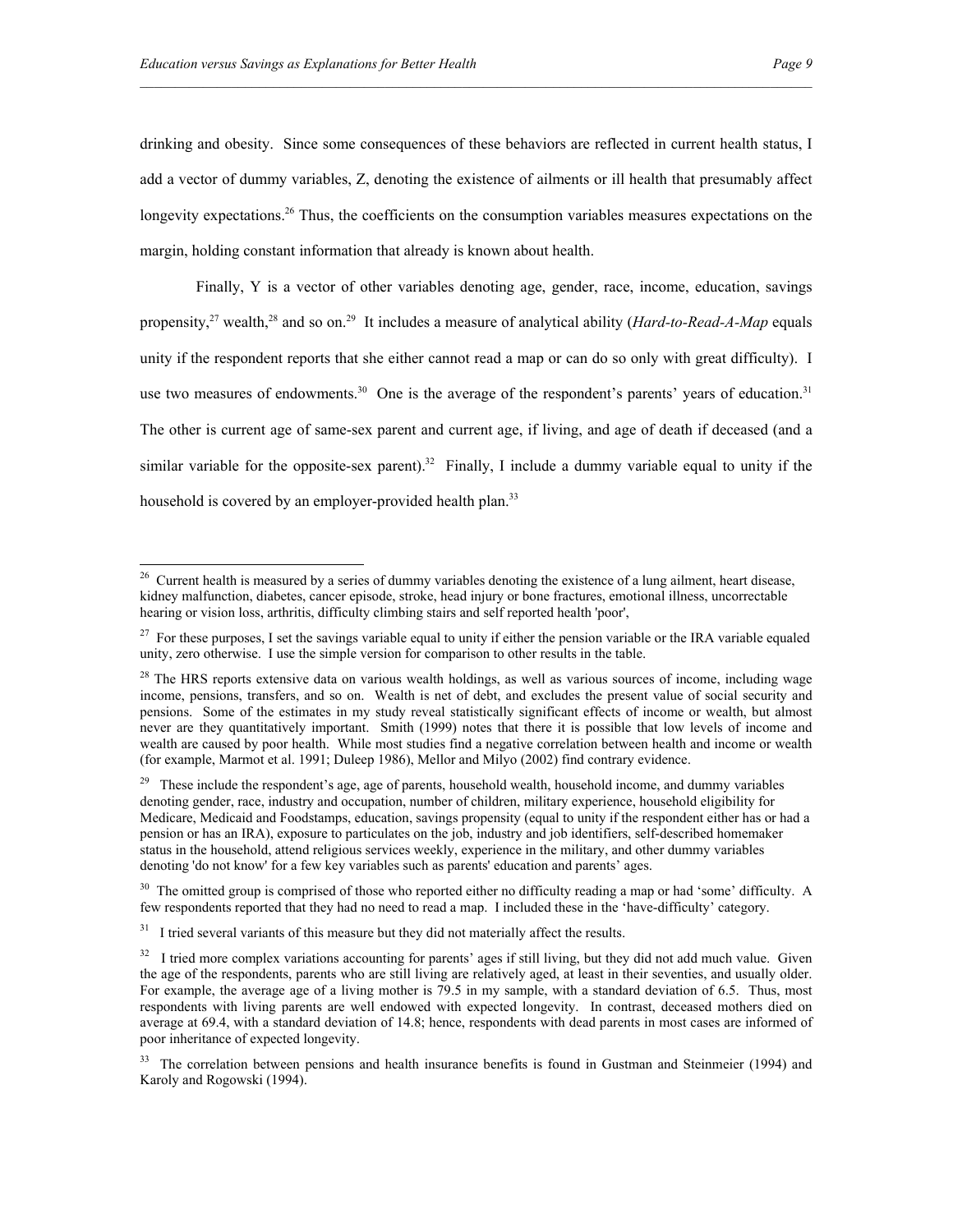#### **B. Empirical Results**

 $\overline{a}$ 

**Table 3**, column 1 reports the results for the full sample, while those in columns 2-4 show the results by education level (less than a high school diploma, high school graduates, and a college graduates).34 Perceptions of the mortality consequences of consumption behaviors are about the same across education groups. Smokers in all three education groups have similar assessments of their habits compared to nonsmokers, and similarly for obese respondents. The only exceptional difference in assessments contradicts the education hypothesis: moderate drinkers that perceive the lowest benefits of their habit are in the *most* educated group.35

The results are inconsistent with the hypothesis that education affects consumption habits through a different information set, a result that I reaffirm with other tests below. This means that if education affects health, it must attributable to a Grossman effect (more educated individuals are more efficient users of medical resources) or to a Becker-Mulligan effect meaning that more educated individuals learn to be more forward looking, and thus, engage in healthier behavior (which implies fewer maladies at later ages).

I repeat the estimates separating the groups by saver status (columns 7 and 8). To keep the results to a manageable number, I use a simple index: A respondent is a saver if she either has a pension or has an IRA in the household; otherwise, she is a nonsaver. Moderate drinkers and the obese individuals in these two groups do not evince statistically meaningful differences in own estimates of longevity effects of their habits. While smokers among savers perceive similar risk of their habit to the overall sample, nonsavers who are smokers have essentially the same longevity expectation as nonsmokers. To the extent that savings decisions divulge information about time preference, this result is consistent with the hypothesis that either high discounters do not find it worthwhile to acquire information about future health effects, or individuals who are poor processors of information also have high discount rates.

<sup>&</sup>lt;sup>34</sup> The high school group includes some respondents who attained some education beyond high school, but less than a college degree.

 $35$  I checked the possibility that consumption behavior might have different effects on actual death rates across education groups. The results of these regressions (not reported) are consistent with the hypothesis that the effects of the three consumption behaviors are comparable across the groups.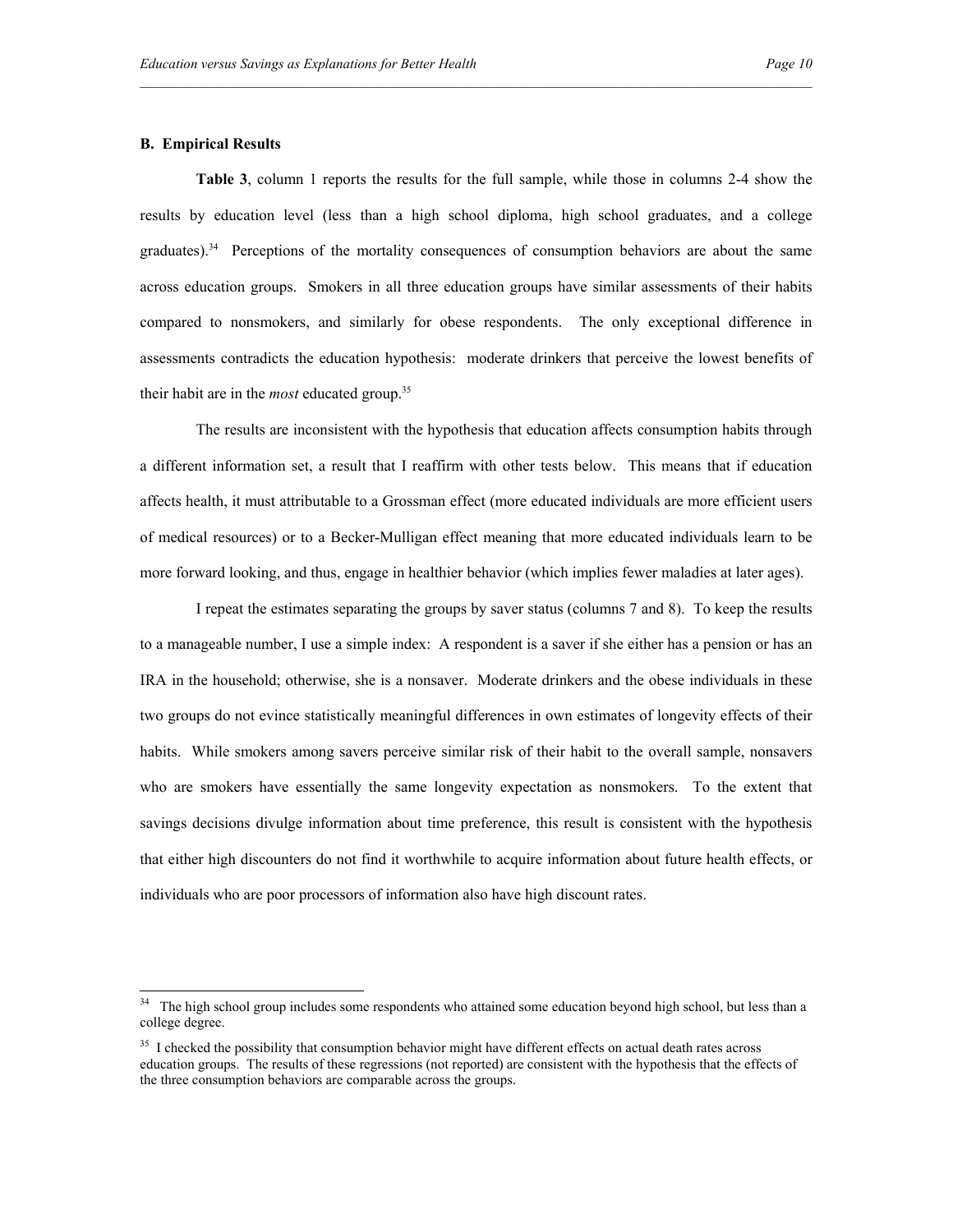#### **C. Actual Death Rates**

-

To evaluate the reasonableness of the coefficients, I estimate a simple OLS regression where the dependent variable is unity if the respondent died within six years of the interview, zero otherwise. If respondents' information is unbiased hen the sign on the coefficients on consumption behaviors in the perceived longevity estimates ought to be consistent with their actual effects on mortality. The results are reported in columns 7 (no controls for existing health conditions) and 8 (with the controls). The results confirm that a) smoking adversely affects mortality; b) moderate drinking is beneficial, and c) obesity has no measurable negative effects (and indeed is positive after controlling for existing health ailments). The latter result is not novel; that is, while obesity clearly is implicated in higher rates of morbidity, there is some dispute whether it carries over to higher mortality rates.<sup>36</sup>

In general, respondents' perceptions of the health effects of consumption are consistent with their actual effects. The results are consistent with the hypothesis that respondents' estimates of the effects of consumption on own longevity accurately reflect effects on observed mortality.

#### **IV. IMPACT OF EDUCATION AND SAVINGS PROPENSITY ON CONSUMPTION CHOICES**

 In a Fuchs' theory of health, predictions about consumption habits are relatively straightforward. Owing to their long horizons, low discounters are more likely to invest in the discovery of heath information, and to act on it in favor consumption habits that promote good health. Consequently, they have fewer ailments at older ages. Operationally, the Becker-Mulligan model has similar predictions: A low discount rate acquired during schooling implies healthier habits and better health later on. Both

 $36$  Among individuals in their seventies, those overweight and obese enjoy longer life expectancy for individuals in their seventies (Graboski and Ellis 2001). Other researchers have reported a U-shaped relationship between mortality and obesity (Hoffmans et al. 1989). I tried a simple regression with only gender, race and weight variables. For the weight variables, if I include BMI and BMI<sup>2</sup> (with no other explanatory variables), I find highly-significant negative and positive coefficients, respectively, with t-values of 4.27 and 4.01. But if I eliminate the two percent of the sample that is very thin, the t-values on these coefficients fall to 1.57 and 1.70. I find similar results if I replace my weight dummy variables in table 8 by BMI and BMI<sup>2</sup> (keeping all of the other independent variables). Without very thin respondents in the data, the coefficients are not close to significance at conventional levels (though the interaction between smoking and BMI is negative and significant). One possibility is that differential mortality effects show up at later ages. Also, some research shows that the mortality effect of obesity is not directly tied to BMI, but rather to the particular distribution of fat, often captured by measures of circumference of waist and hip (Forsom et al. 1993)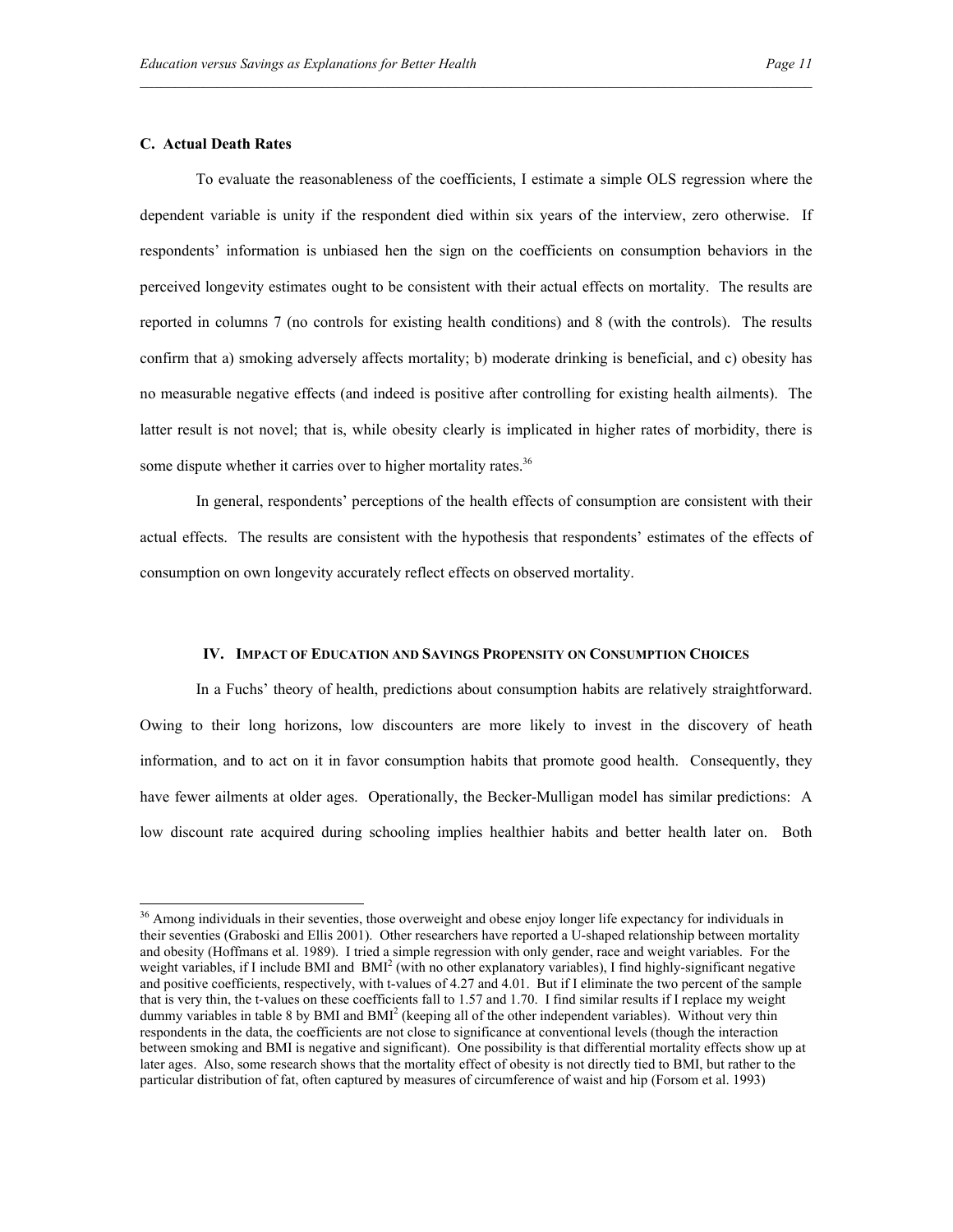theories view education as a marker for time preference not otherwise picked up by other proxies for savings behavior.

I select four variables that represent past decisions that might serve as reasonable stand-ins for a couple's propensity to save.<sup>37</sup> Two represent proxies for retirement savings: presence of an Individual Retirement Account (IRA) in the household; and pension participation in present or a past job.<sup>38</sup> Two measure a willingness to invest in their children: education level attained by the eldest child, and willingness to sacrifice some lifetime consumption in favor of leaving a bequest to children or grandchildren.<sup>39</sup> Unlike the other investment variables, the pension variable is specific to the individual rather than the household. The bequest index equals five if the respondent definitely plans on leaving a bequest and one if definitely not, with gradations in between.<sup>40</sup>

The impact of education on health-related consumption requires more consideration. It is intuitively appealing that educated individuals ought to be more informed about health hazards and therefore ought to be 'smarter' consumers. Table 3 show results, however, that are inconsistent with this hypothesis. I can check these results by exploiting the couple's data in the HRS.

That is to say, information flows freely between partners in marriage. If a more-educated partner comprehends the implications of smoking then presumably she will not keep this a secret from her husband, and likely will communicate this information repeatedly and perhaps forcefully over a period of time. <sup>41</sup> If her husband smokes anyway, it is not because he lacks information.

-

 $37$  One obvious candidate is the answer to a question about the length of the respondent's horizon for financial planning purposes. But this variable is endogenous to health. If I find that planning horizon is negatively correlated to the probability of death then it is equally plausible that the planning horizon is affected by the prospects of death than the other way around. Another candidate is household wealth. While I control for wealth, it is a noisy measure of savings propensity, because is also is affected by inheritance, dissolution of prior marriages, portfolio composition, unusual loss events, and so on.

<sup>&</sup>lt;sup>38</sup> I tried running separate dummy variables for pension types, notably defined contribution and defined benefit. The coefficients on these variables proved to be remarkably similar, and so to conserve space, I used a single pension variable.

<sup>&</sup>lt;sup>39</sup> One answer characterizes the household.

 $^{40}$  I tried a fifth variable denoting home ownership, which worked about as well as the four I use.

<sup>&</sup>lt;sup>41</sup> Some information naturally reflects itself across partners owing to the mechanics of living together. If one spouse learns of the health-promoting effects of eating less saturated fat and more fruits and vegetables, then one could reasonably infer that this information would reveal itself in meal composition in the home. Not surprisingly, eating, sleeping, and exercise habits are correlated across spouses (Wickrama et al. 1999). Jones (1994) finds that the probability that a smoker quits is partly dependent on whether the spouse also quits.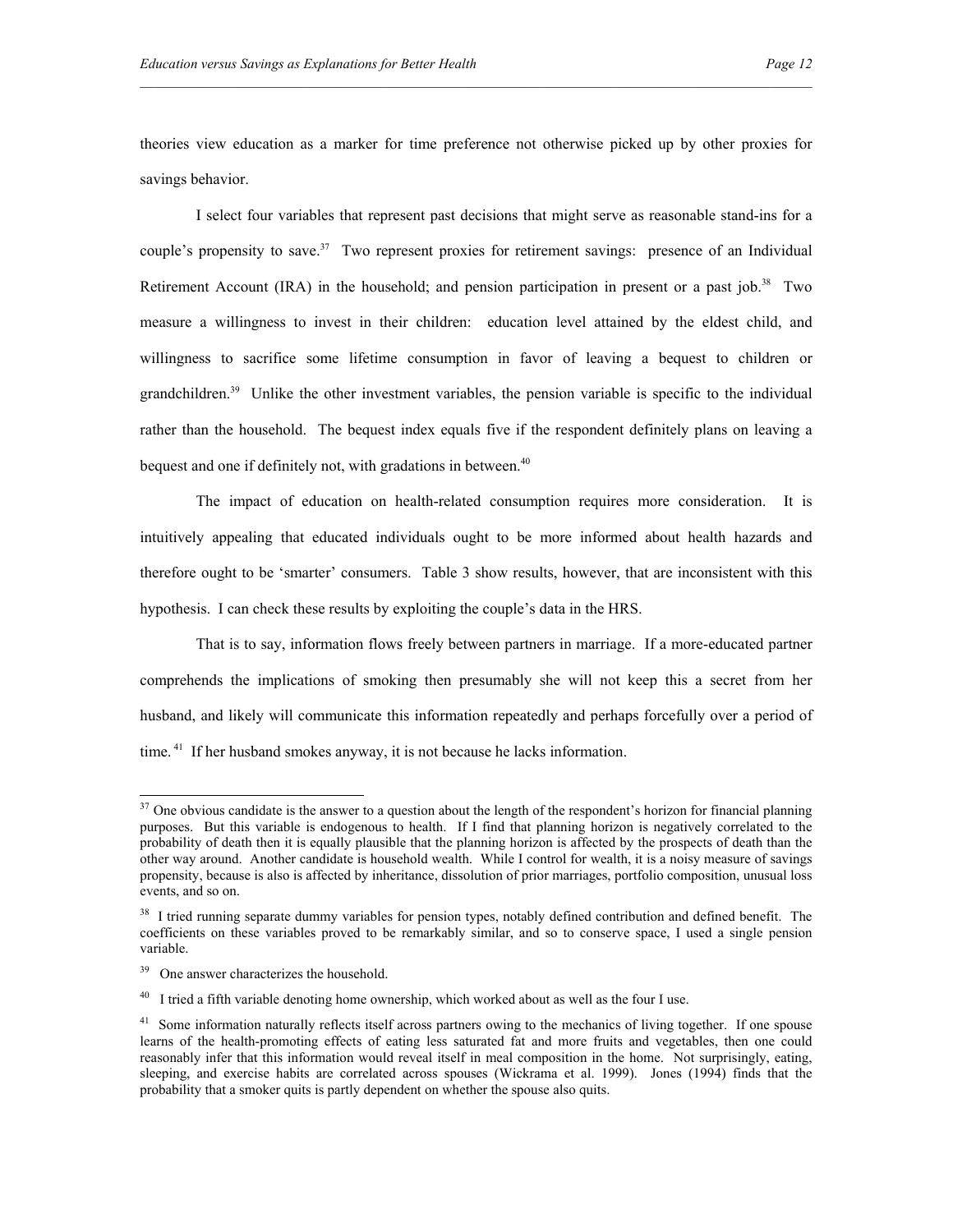One way to test this idea is to measure how much differences in education explain differences in consumption behavior between the husband and wife, and then compare these results to parallel estimates between randomly matched husband and wife pairings from different households.<sup>42</sup> If education measures an information effect then education differences within the household ought to matter less than education differences across randomly-paired males and females. If not, then one is left with the inference that education may matter in consumption choices, but not because of differences in information.

I estimate the following two regressions:

(2)  $C_{Mi} - C_{Fi} = A_1(X_{Mi} - X_{Fi}) + error$ 

-

(3)  $C_{\text{Mj}} - C_{\text{Fi}} = \alpha_1 (X_{\text{Mj}} - X_{\text{Fi}}) + \alpha_2 (Z_{\text{Mi}} - Z_{\text{Fi}}) + \text{error},$ 

where  $C_{Mi}$  -  $C_{Fi}$  is the difference in consumption of C by the husband and wife in household j, and  $X_{Mi}$  -  $X_{Fi}$ is a vector of differences in personal characteristics. This vector includes variables from table 2, except household characteristics.<sup>43</sup> Regression (2) is the equivalent of a fixed effects estimate that eliminates across household variation.

To determine if husband-wife behavior is meaningful, I estimate a control regression in (3) with randomly-assigned male-female pairs from households i and j  $(i\neq j)$ . Thus, differences in the values of X have different household subscripts  $(X_{Mi} - X_{Fi})$ . I also control for household characteristics denoted by the vector of differences  $(Z_{\text{M}j} - Z_{\text{Fi}})^{44}$  If husbands and wives share information then the coefficient on differences in their education should be (absolutely) smaller, as compared to differences in education levels of randomly-assigned males and females.

 $42$  For replication purposes, I simply sort the households by household number for males and by reverse household number for females. I then resort both data sets with a counter and merge the data using this counter. I tried other estimates using true random selection of matched pairs, and found results similar to those I report.

 $43$  If the husband smokes but not his wife, then the dependent variable equals unity. If he does not smoke but she does, then the variable equals -1, and if either smoke or both do not smoke, the variable equals zero. If the husband graduated college (16 years of education) and the wife graduated high school (12 years) then the education variable is 4 years (and if she attained 18 years of education then the education variable is -2, and so on).

<sup>&</sup>lt;sup>44</sup> For replication purposes. I simply sort the households by household number for males and by reverse household number for females. I then resort both data sets with a counter and merge the data using this counter. I tried other estimates using true random selection of matched pairs, and found results similar to those I report.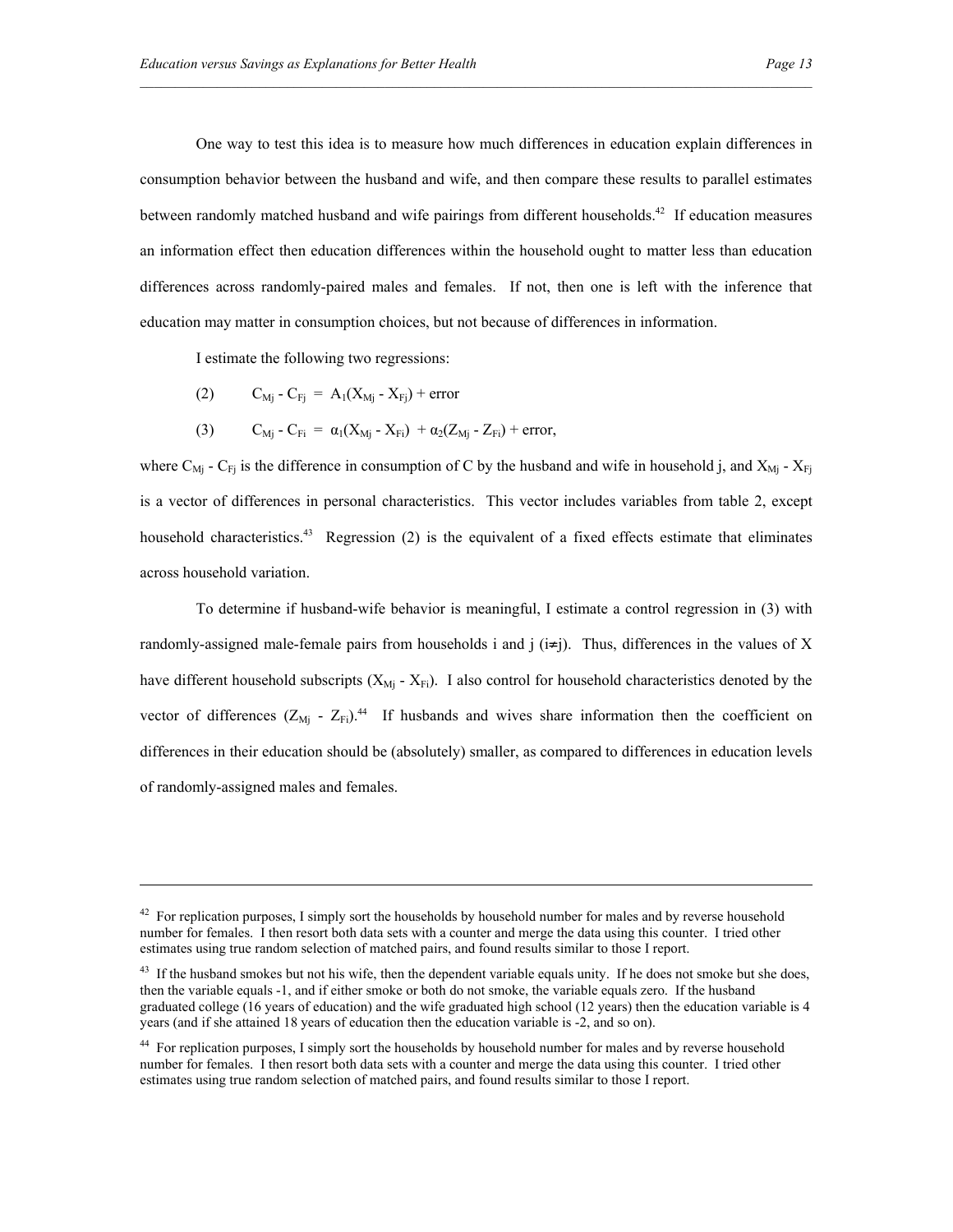The control regression also serves to provide cross section information. Given the nature of the data, pooling husbands and wives in a single equation is problematic because presumably their behavior is not independent. In short, I have within-household and across household results.<sup>45</sup>

The first three columns of **table 4** report the results for within-household behavior. Columns 4-6 report the results for the randomly-assigned male-female pairs. The results in the first two columns for smoking and moderate drinking suggest that education differences still are important within the household. The more educated spouse is less likely to smoke and more likely to drink moderately. Similar results characterize the randomly-matched couples.

Education differences are much more important in explaining moderate drinking habits across strangers than across husbands and wives. While this result is consistent with the idea that education may embed an information effect, it does not extend to smoking or obesity. The coefficients on education in the smoking regressions are about the same whether comparing husbands and wives or randomly-paired couples. In the obesity regression, the results are perverse. Differences in the likelihood of overweight across strangers are not importantly affected by differences in education (column 6), but, within households, more the more educated spouse is *more* likely to be obese.

The savings variables are important determinants of smoking and moderate drinking.. Eight of the coefficients on the savings variables have the anticipated sign, and six are statistically different from zero at least at the 95 percent level of significance. The result broadly carries over to the within-household regression. Only the pension variable is individuals specific, which is why the coefficient on only one saver variable is reported in columns 1-3. The spouse with a pension is less likely to smoke and more likely to drink moderately than the spouse without coverage, where both variables are significantly different from zero. In short, the data support that hypothesis that savers pursue healthier consumption habits than nonsavers.

Obesity is not well predicted by either education or savings propensity. About one-in-five men and women are significantly overweight (obese) by the standard BMI measure, but they seem more or less

 $\overline{a}$ 

 $45$  I tried running cross section regressions for males only and females only, but the results are qualitatively similar to those generated by looking at matched male-female pairs, and so I economize by showing only these cross section results.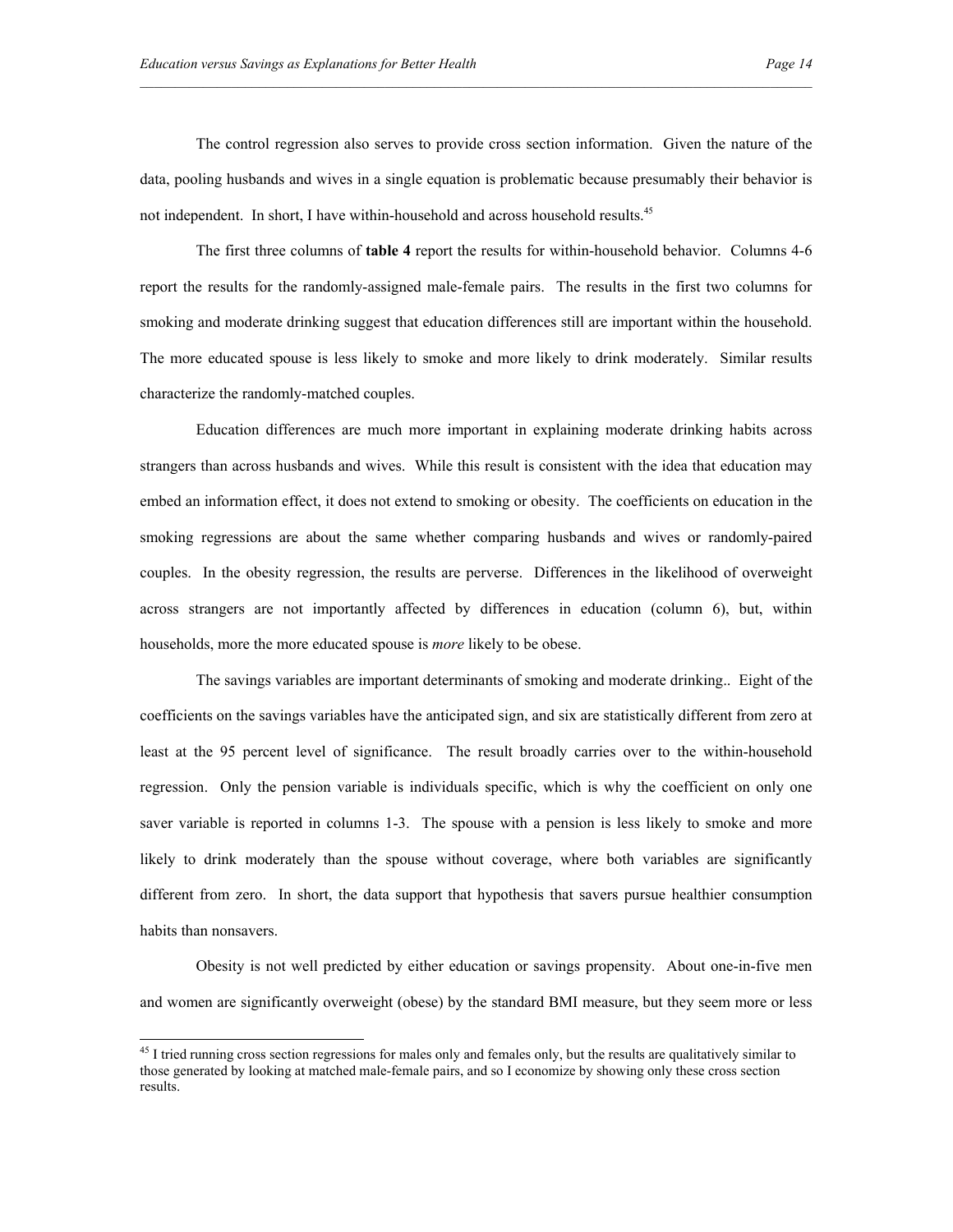equally represented across education levels and saver status. We know that obesity is correlated with various maladies (see below), but not necessarily with higher mortality rates (table 3). These results are more consistent with a Grossman (1972) model in which education affects health not by altering consumption habits, but by improving the efficacy of medical intervention (which finds some direct support in the data below).

#### **V. GENERAL MEASURES OF HEALTH**

Variables describing smoking habit, alcohol consumption and overweight reflect important decisions that affect health over the long term. There are, however, many other unobserved opportunities for individuals to reduce the likelihood of the onset of ill health and premature death. For example, some individuals may have a more nutrient-rich diet, take a daily aspirin, engage in more exercise, and have less stress and so on. While direct observation of these practices is first best, we can make indirect inferences from observations that summarize the health status of the respondents.

#### **A. Measures of Ill Health**

-

I use three measures of health: A self response that is quasi objective (difficulty of climbing stairs), a subjective self response (respondent is in 'poor' health), and a direct measure of ailments as verified by the respondent's physician. *Difficulty Climbing Stairs* equals unity if the respondent answers in the affirmative to the question: "Do you have difficulty in climbing several flights of stairs without resting?"46 *Subjective Health Poor* equals unity if the respondent answers 'poor' to the query: "Would you say that your health is excellent, good, very good, fair or poor?" The final measure depends on responses about existing ailments.

More particularly, the HRS reports many kinds of maladies, most of which rely on the respondent's affirmation that a physician has advised her that that such a condition exists. To save space, I create a simple ailments index of these ills by summing a series of dummy variables, each of which

 $46$  Specifically, the respondent is given six options, not at all difficult, a little difficult, somewhat difficult, very difficult or cannot do, and do not do (meaning that they do not have occasion to climb stairs). I counted the last three categories in the affirmative, which comprises about one fourth of the sample. My results are similar if I use only the last two categories.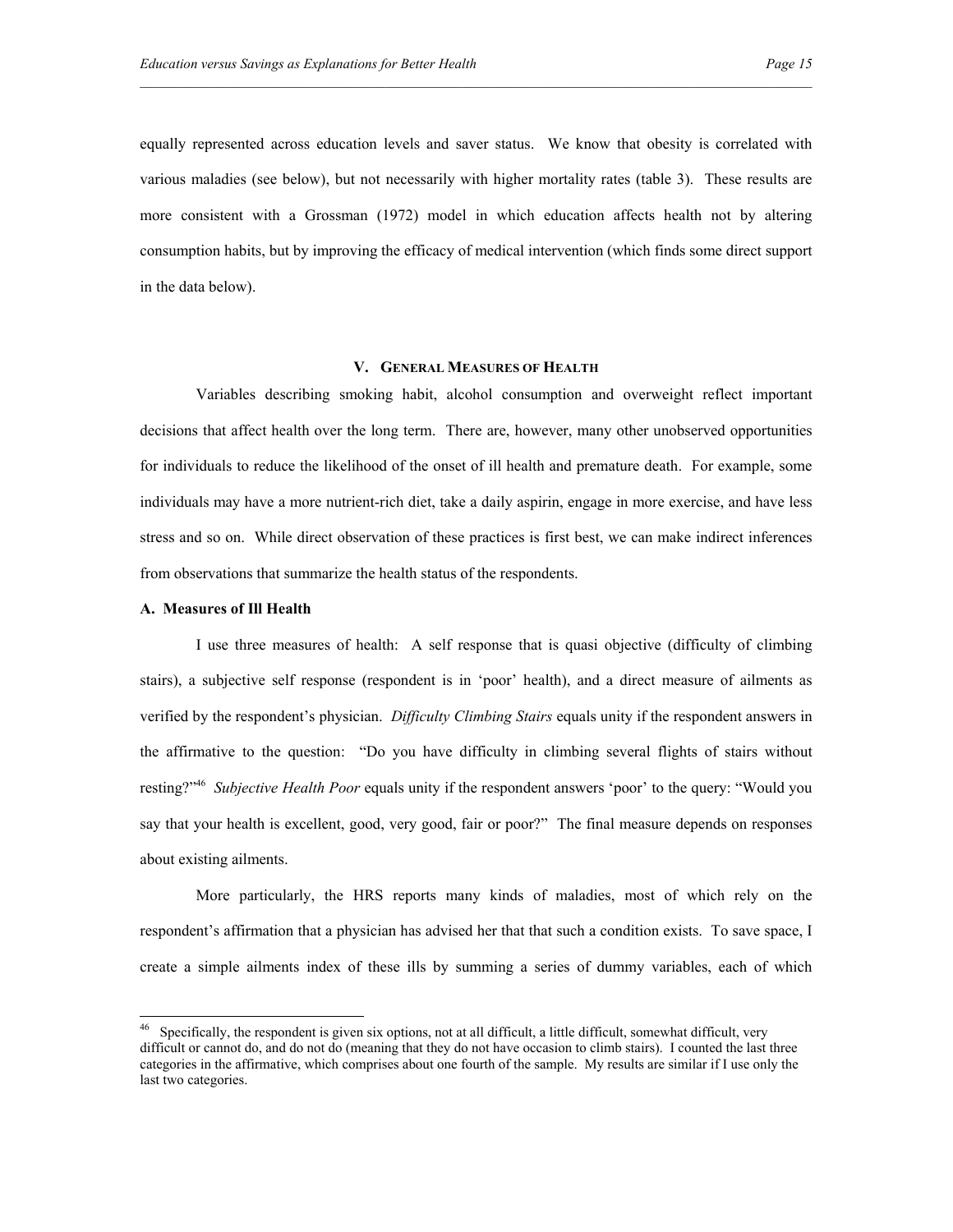indicates the presence of a particular ailment, including heart disease,  $47$  lung malfunction,  $48$  kidney disease, diabetes, hypertension, current or past cancer episode, mental illness<sup>49</sup> and ulcers. Some respondents have several ailments. Others have none. The mean value of the index is .75. While my ailments index is arbitrary, it gives qualitatively similar results to ones I obtain from estimating separate regressions for each malady.50

#### **B. Empirical Results**

-

I estimate the following regressions, which are similar to those in (2) and (3), except I add controls for consumption habits:

(4) 
$$
H_{Mj} - H_{Fj} = B_1(X_{Mj} - X_{Fj}) + B_2(C_{Mj} - C_{Fj}) + error
$$

(5) 
$$
H_{Mj} - H_{Fi} = \beta_1(X_{Mj} - X_{Fi}) + \beta_2(Z_{Mj} - Z_{Fi}) + \beta_3(C_{Mj} - C_{Fi}) + error,
$$

where H is a measure of health. The estimated coefficients on the independent variables are marginal effects, controlling for consumption habits, which I already measured in the prior table. **Table 5** lists the results.

Education and better health are positively correlated, even holding constant observable consumption habits. Among married couples, the more educated partner is less likely to evince ill health in any of the measures compared to the less educated partner. With the exception of the coefficient on *Difficulty Climbing Stairs*, which is almost zero, the results for the random male-female pairs are similar, again suggesting that information flows within the marriage do not explain the impact of education on health.

Measures of savings propensity figure prominently in the results. In the cross section results (columns 4-6), the coefficients on all the savings variables evince the expected sign and nine of 12 are statistically different from zero at least at the 90 percent level of confidence. Even within families, the pension-covered spouse is far less likely to report ill health compared to her uncovered partner.

 $47$  The heart disease dummy variable equals unity if a physician has told the respondent that she has suffered a heart attack, has angina, coronary hearty disease, congestive heart failure, or 'other' heart problems.

<sup>&</sup>lt;sup>48</sup> The lung-problem dummy variable equals unity if a physician diagnoses either chronic bronchitis or emphysema.

 $49$  This variable equals unity if the respondents is either taking medication for emotional distress or receiving psychiatric treatment, zero otherwise.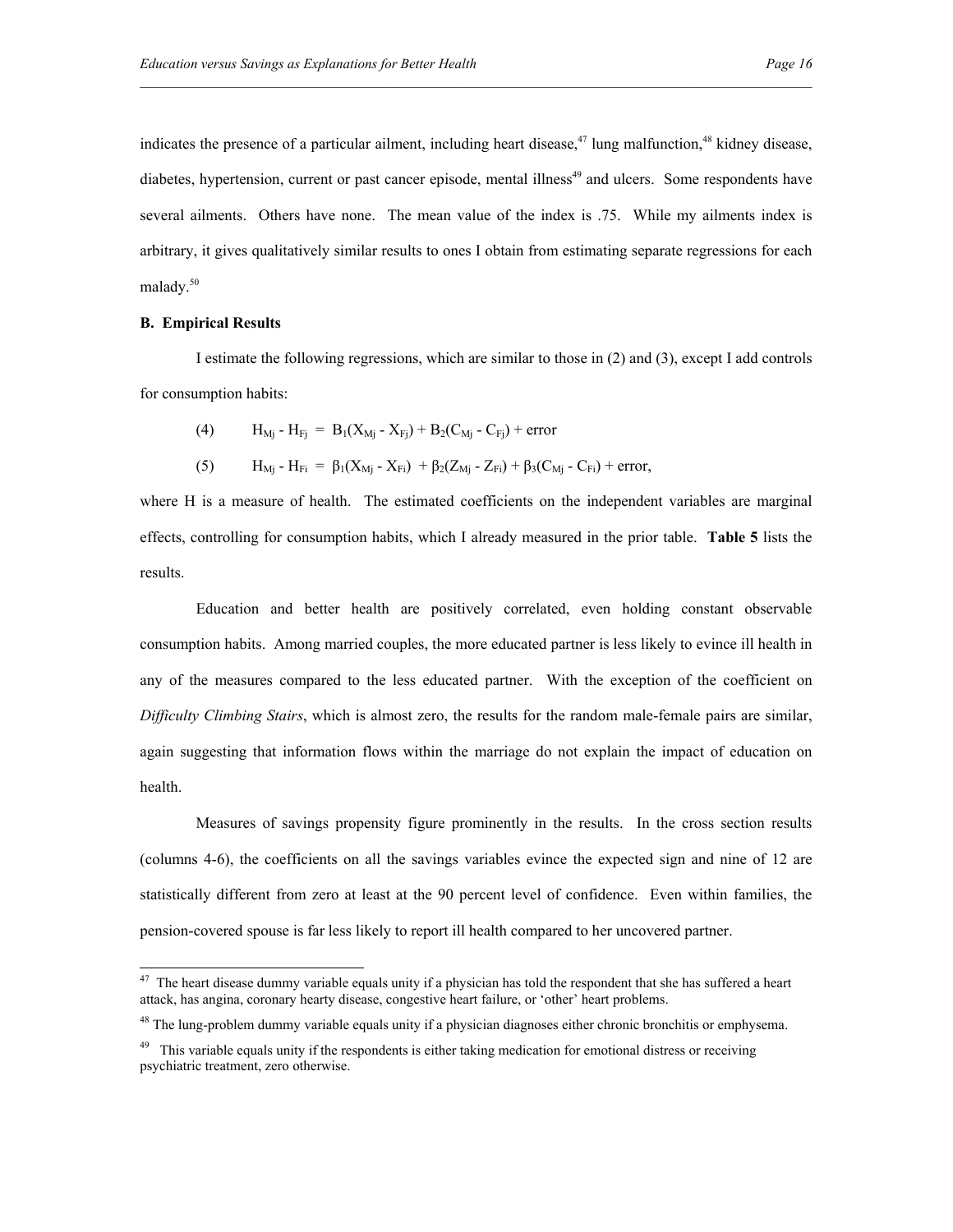It also is notable that while the ability measure is not particularly important as a determinant of consumption behavior (table 4), those with a positive value of *Hard to Read A Map* are more likely to evince ill health. These results are about the same whether comparing married couples or random pairings of males and females across households.

#### **VI. MORTALITY EFFECTS**

I now look at the mortality rate in the HRS, which in fact is an index of premature death, since the couples in the sample are mostly in their fifties in 1992.<sup>51</sup> Based on information from the National Death Index, the survey reports a six-year mortality rate following 1992 of about 5.5 percent for the couples in my sample of respondents.

Mortality data is useful to the study two reasons. Firstly, it gives an unambiguous measure of the tail of ill health, and thus, offers some additional information about health outcome. Secondly, it offers an opportunity to indirectly test the idea implied by Grossman, namely, that education does not so much affect the rate of ailments, as it does the efficiency with which individuals manage them. That is, given the onset of an ailment, like diabetes or hypertension, more educated individuals are more likely to recognize symptoms earlier, find higher quality medical help, and more effectively follow remedial measures, and thus, suffer less severe medical consequences.

On way to test this idea is to estimate a mortality regression using the same independent variables as in table 5 (recall that those estimates already control for consumption habits), and adding new controls for the three measures of health (stair climbing difficulty, subjective poor health and ailments index). Thus, I estimate the regressions:

(6) 
$$
M_{Mj} - M_{Fj} = D_1(X_{Mj} - X_{Fj}) + D_2(C_{Mj} - C_{Fj}) + D_3(H_{Mj} - H_{Fj}) + error
$$

(7) 
$$
M_{Mj} - M_{Fi} = \gamma_1 (X_{Mj} - X_{Fi}) + \gamma_2 (Z_{Mj} - Z_{Fi}) + \gamma_3 (C_{Mj} - C_{Fi}) + \gamma_4 (H_{Mj} - H_{Fi}) + error,
$$

<sup>&</sup>lt;sup>50</sup> Individual regressions for each malady separately can be found in Ippolito (2002b).

 $<sup>51</sup>$  Presumably, some respondents died in accidents, which mostly are independent of existing health condition. To the</sup> extent that accidental deaths are in the data, they may bias some of the coefficients on consumption (like smoking) if they are correlated with other taking behavior; otherwise, they will mostly affect the noise term.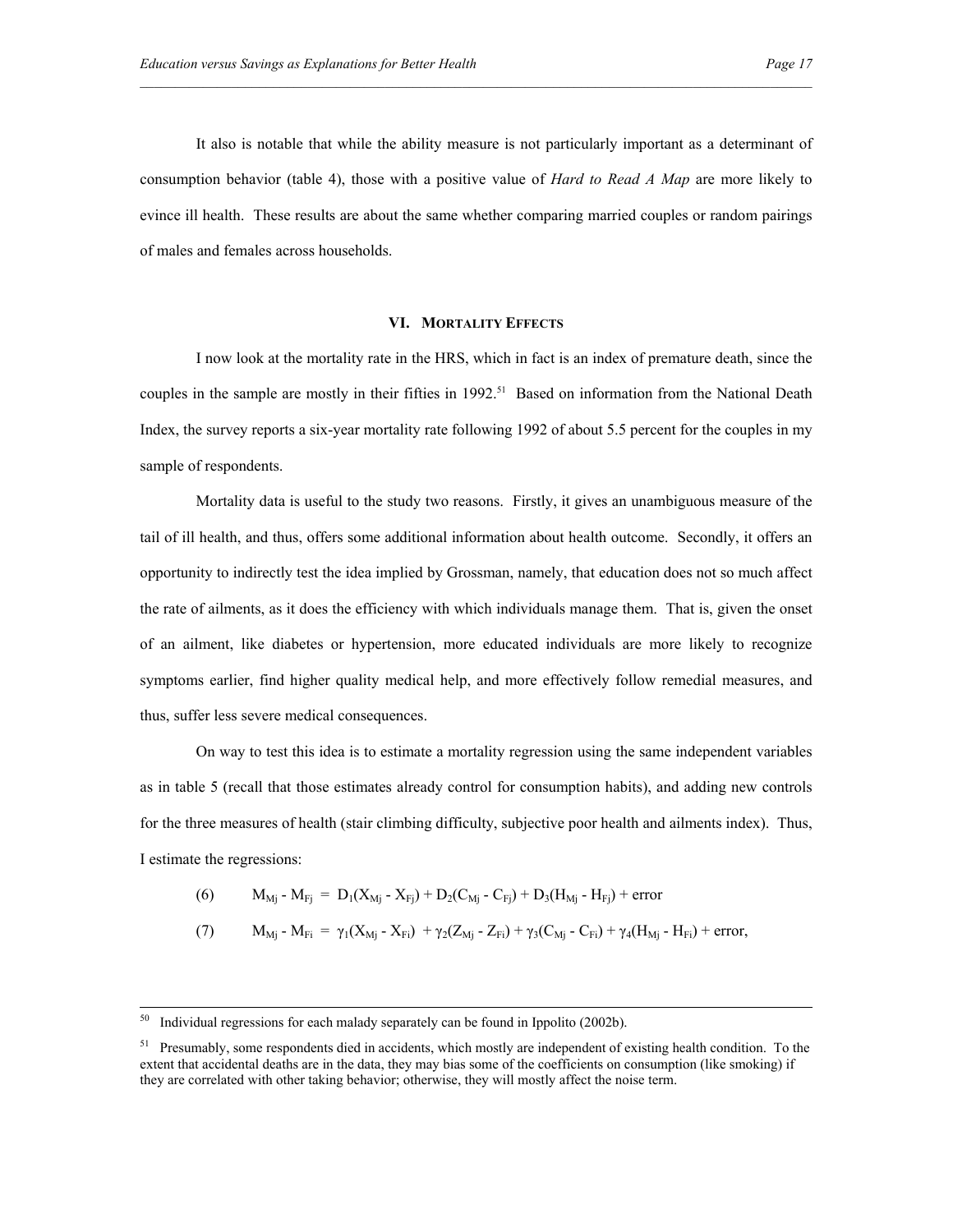where M is a dummy variable equal to unity if death occurs, zero otherwise. If education affects health through better management of consumption habits<sup>52</sup> or better management of ailments then we expect a negative sign on the estimated coefficient on differences in education.

**Table 6** reports the results of estimating (6) and (7) for couples (columns 1) and randomly paired males and females (column 4). The education coefficient is indistinguishable from zero in the couples reduced form regression. It is positive and statistically significant (and significant at the 90 percent level of confidence) in the randomly-paired male-female regression, which is opposite to the sign anticipated.

This is a strong test of the Grossman effect. Better management of health ailments can reduce the severity of health impact without necessarily affecting the mortality rate (at least over this range of ages). One way to test for the latter effect is to reestimate the two measures of overall health, difficulty in climbing stairs and subjective assessment of own health, but this time adding the ailments index as a control.<sup>53</sup> While these measures lack the objectivity of death rate, and thus, are noisier measures of ill health, they may provide a better index of health across the population than a mortality rate that represents the tail of ill health in the sample. The Grossman model predicts that the more educated partner is less likely to report ill health, holding constant accumulated ailments.

Columns 2 and 3 report the results for married couples, and columns 5 and 6 for randomly-pair partners. The coefficients on education differences are consistent with the management hypothesis. Three of the four coefficients on the differences in education variable are negative and statistically different from zero at least at the 90 percent level of confidence. If the benefits of education are transferable across couples then we might expect to see larger effects of education in the regressions comparing randomlyassigned pairs as compared to married couples, but we do not. The management effects of education seem to be individual specific.

Savings propensity also figures in lower mortality rates and lower rates of ill health, holding constant differences in consumption habits and existing health habits. The coefficients on 14 of 15 savings

-

 $52$  For example, more educated smokers might smoke each cigarette less intensely or smoke brands with less tar; or perhaps more educated individuals who are overweight have less saturated fat in their diet, or take in more antioxidants in the form of fruits and vegetables to reduce the production of cholesterol, and so forth.

 $53$  I obtain similar estimates if I include a vector of dummy variables, one for each ailment separately.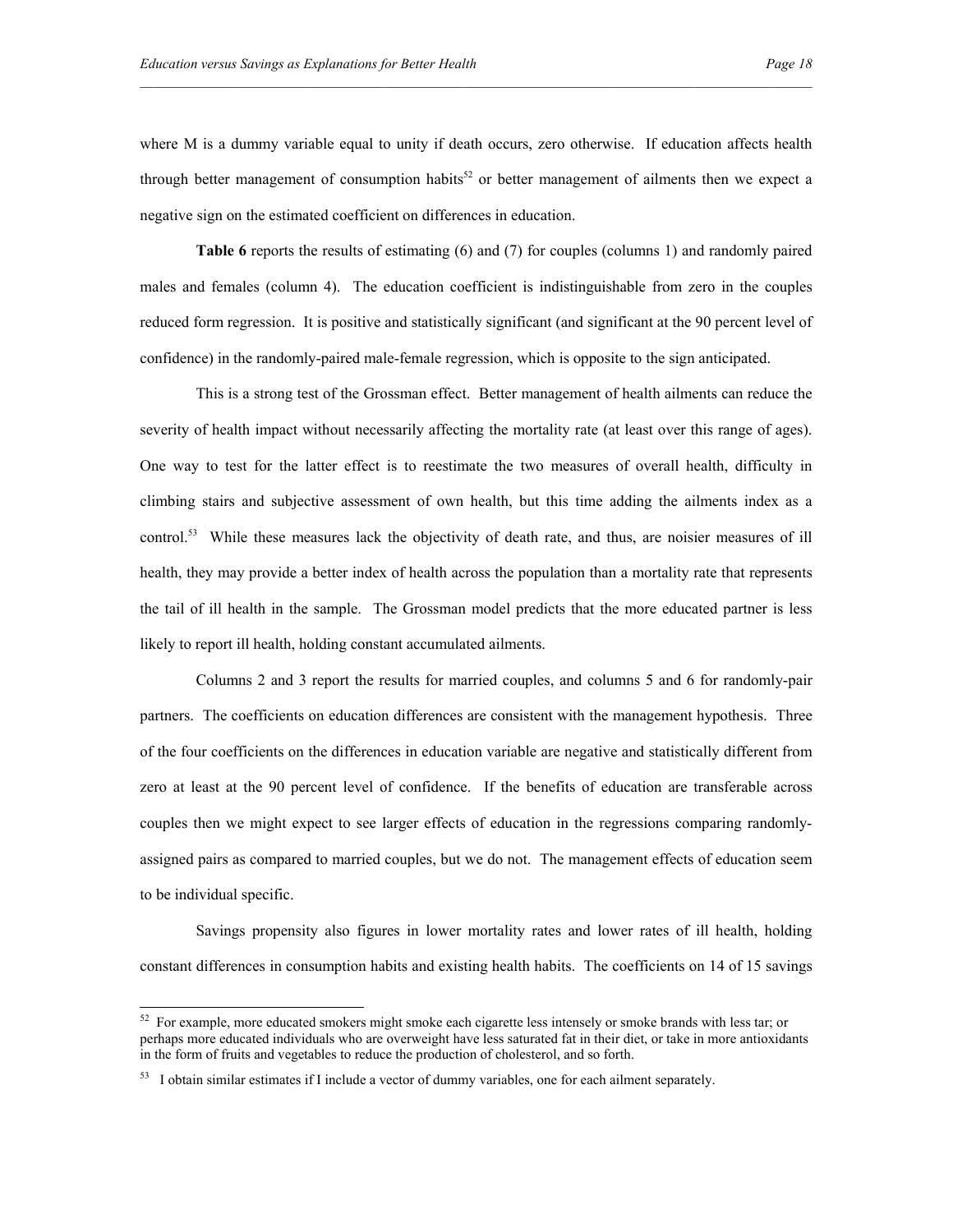variables in the table are the anticipated signs and seven are statistically different from zero. The pension variable shows up as the strongest and most consistent savings variable in the table. Thus, the management hypothesis seems to show itself in the variables that proxy respondents' savings propensity.

The coefficients on the ability index also support the hypothesis indirectly. Though individuals who report difficulty in reading a map are less likely to die than their more able counterparts in the sample (columns 1 and 4), they are more likely to report ill health, given a set of ailments (columns 2-3 and columns 5-6).

#### **VII. A LAST LOOK AT EDUCATION COEFFICIENTS**

Table 1 suggests that in the context of simple mean values, education is importantly correlated with consumption habits and measures of ill health in middle age. The coefficients reported in subsequent tables show that an explanatory role for education persists, even after controlling for confounding factors, though the effects are not dominant in most cases. It is useful to illustrate the omitted variables bias on the education coefficients that result if 'other' variables are not available, as is often the case in empirical work that has access to less information than availed in the HRS.

Toward this end, I estimate a simple cross section regression including all 9,832 observations for the married couples in the data. This exercise biases the standard errors downward to the extent that within-household behavior is not independent, but it serves to illustrate the contribution of other variables to the explanation of differences in health across the database.<sup>54</sup>

**Table 7** shows the results. Column 1 lists the estimated coefficient on years of education controlling only for typical demographic variables, including age, gender, race, number of children, household income and household wealth. Column 2 lists the same coefficients after adding variables that describe savings behavior, parent information, job information and so on, but not variables that reflect either consumption habits or existing ailments (that is, it includes the independent variable in table 3). Hence, the coefficients measure the reduced form impact of education on health.

-

 $<sup>54</sup>$  I reestimated all these regressions using only the randomly paired males and females in the data, thereby omitting</sup> the within-household variation. I get similar qualitative results.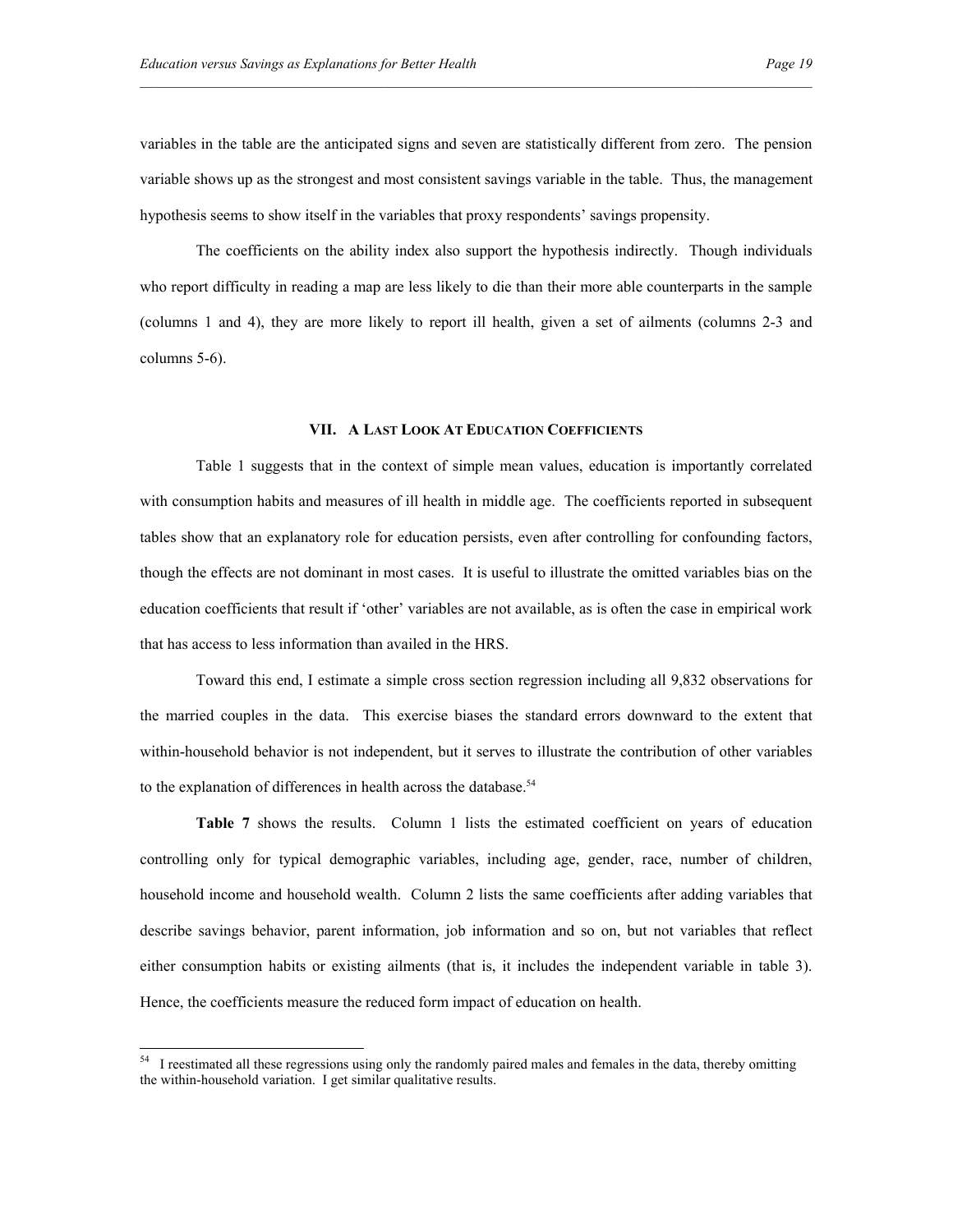The results support the contention that omitted variables bias can be important when education is not controlled confounding factors. The education coefficients are much smaller with the more parsimonious set of independent variables are used, even though they include household wealth and income. The controls clearly are important in disentangling the marginal influence of education on health. One result that stands out is the anemic effect of education on mortality, even when few competing independent variables are included. Perhaps education figures more prominently in death rates at older ages, but not for individuals in their fifties and early sixties.<sup>55</sup>

#### **VIII. SUMMARY AND CONCLUSIONS**

The paper reports on the results of a study of the health status of 4,917 middle age couples in the HRS. The main finding is that savings propensity appears to be a key component to health outcome. Savers make consumption choices that improve their health, accumulate fewer ailments and enjoy lower mortality rates.

 The importance of the savings variables is consistent with either Becker-Mulligan who posit that education makes individuals more forward looking; or Fuchs who hypothesizes that individuals with lower rates of time preference select themselves into higher levels of education. Tests of these two models require data that describe individual behavior before and after they attain education, which are not availed in the HRS.

While education as such matters less after inclusion of savings and other variables, it still affects choices about consumption that affects health. The avenue by which this occurs is not clear. The data are inconsistent with the Schultz hypothesis that educated individuals have better information. Education also is correlated with better health, holding constant consumption decisions and existing maladies, a finding that is consistent with the Grossman hypothesis that that educated individuals better manage their ill health.

The HRS hints at a family factor that affects decisions that affect health. Respondents' heights, which are determined mostly at birth and early childhood, are correlated with their eventual educational attainment. They also are positively correlated with parents' education, and mother's age at birth. And

<sup>55</sup> This result is at odds with those reported in Lleras-Muney (2002) and cites therein.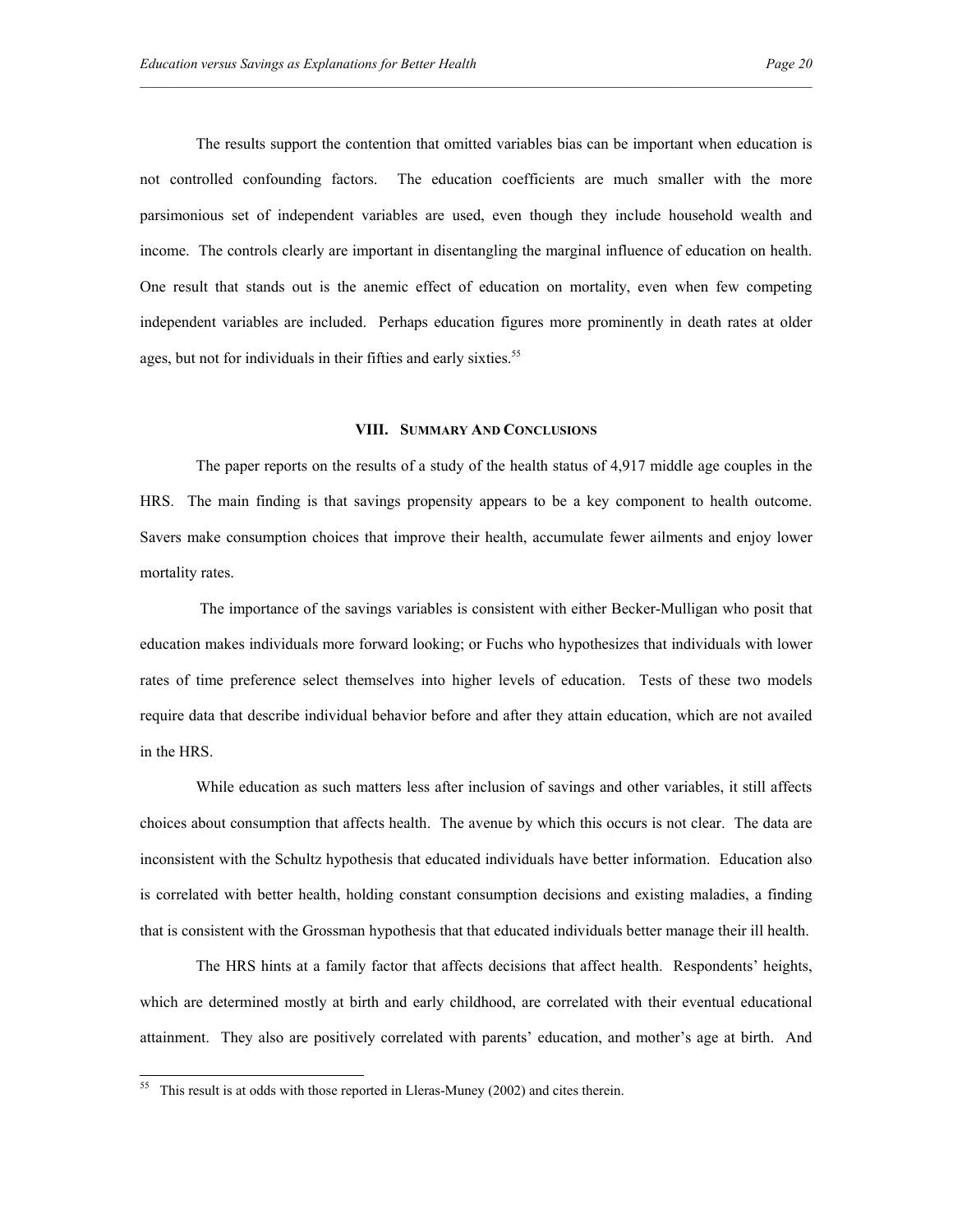indeed, the attained education of the respondent's oldest child is a good predictor of the respondent's own health in middle age. Parents' longevity and education also factor into many of the results. These findings are complementary with historical studies that find that smokers lower grades and aptitude scores in high school, are less likely to go to college and, if they do, more likely to perform poorly. The connection between education and poor health later on seems to form early in life.

These observations are suggestive of a broader family influence on savings behavior then education as such, though they do not preclude the existence of a pure effect of education. There are some subtle policy implications of the broader view. If the family's investment behavior importantly influences health outcome, then longer long-term improvements in overall health may depend less on improved flows of health information, and more on a gradual spread of a longer-term outlook among larger portions of the population. Whether discount rates are affected by the education process or by deeper family considerations is an important and open question.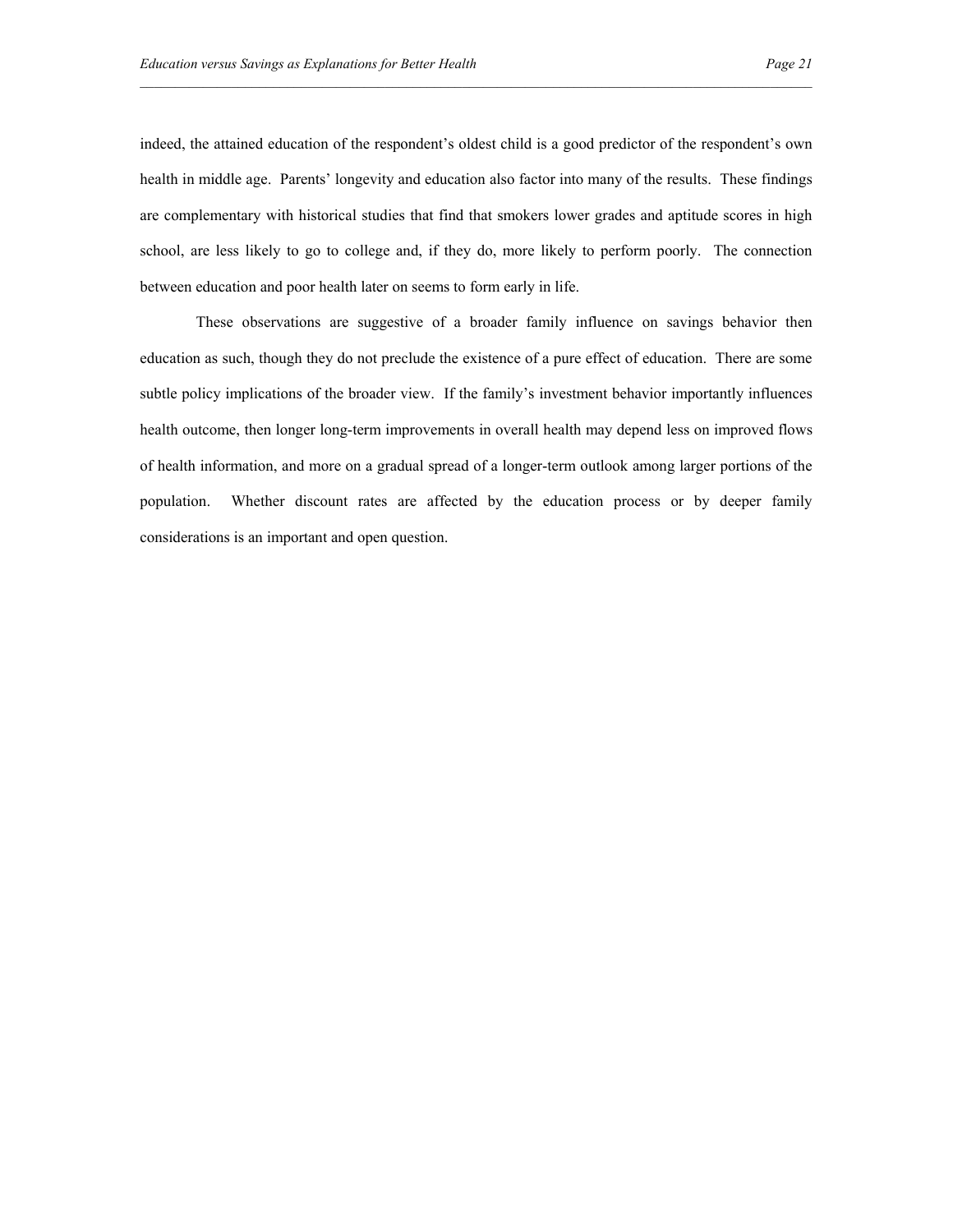| <b>Categories</b>                                                                                   | Less than<br><b>High School</b><br>Graduate | <b>High School</b><br>Graduate | College<br>Graduate |
|-----------------------------------------------------------------------------------------------------|---------------------------------------------|--------------------------------|---------------------|
|                                                                                                     | (1)                                         | (2)                            | (3)                 |
| Proportion of sample who are:<br>Smokers at age 50                                                  | .45                                         | .38                            | .23                 |
| <b>Moderate Drinkers</b>                                                                            | .37                                         | .55                            | .70                 |
| Obese $(BMI > 30)$                                                                                  | .24                                         | .21                            | .16                 |
| Proportion of sample who:<br>Have difficulty climbing stairs<br>Self report they are in Poor Health | .37<br>.15                                  | .25<br>.05                     | .13<br>.02          |
| Ailments Index a/                                                                                   | .97                                         | .71                            | .59                 |
| Index of Expected Longevity b/                                                                      | 5.2                                         | 6.2                            | 6.7                 |
| Death Rate c/                                                                                       | .081                                        | .054                           | .036                |
| <b>Number of observations</b>                                                                       | 2,177                                       | 5,895                          | 1,762               |

#### **Table 1: Simple Averages of Health Indices By Gender and Education**

Source: Health and Retirement Survey, 1992, married couples with children.

- a/ Equals the sum of dummy variables each equal to unity for a particular malady (heart disease, lung disease, kidney disease, hypertension, diabetes, current or past cancer episode, mental or emotional illness and ulcers.
- b/ A number from zero to ten where zero denotes a respondent who views almost no chance of living to age 75 and ten denotes virtual certainty.
- c/ Six year death rate, 1992-1998.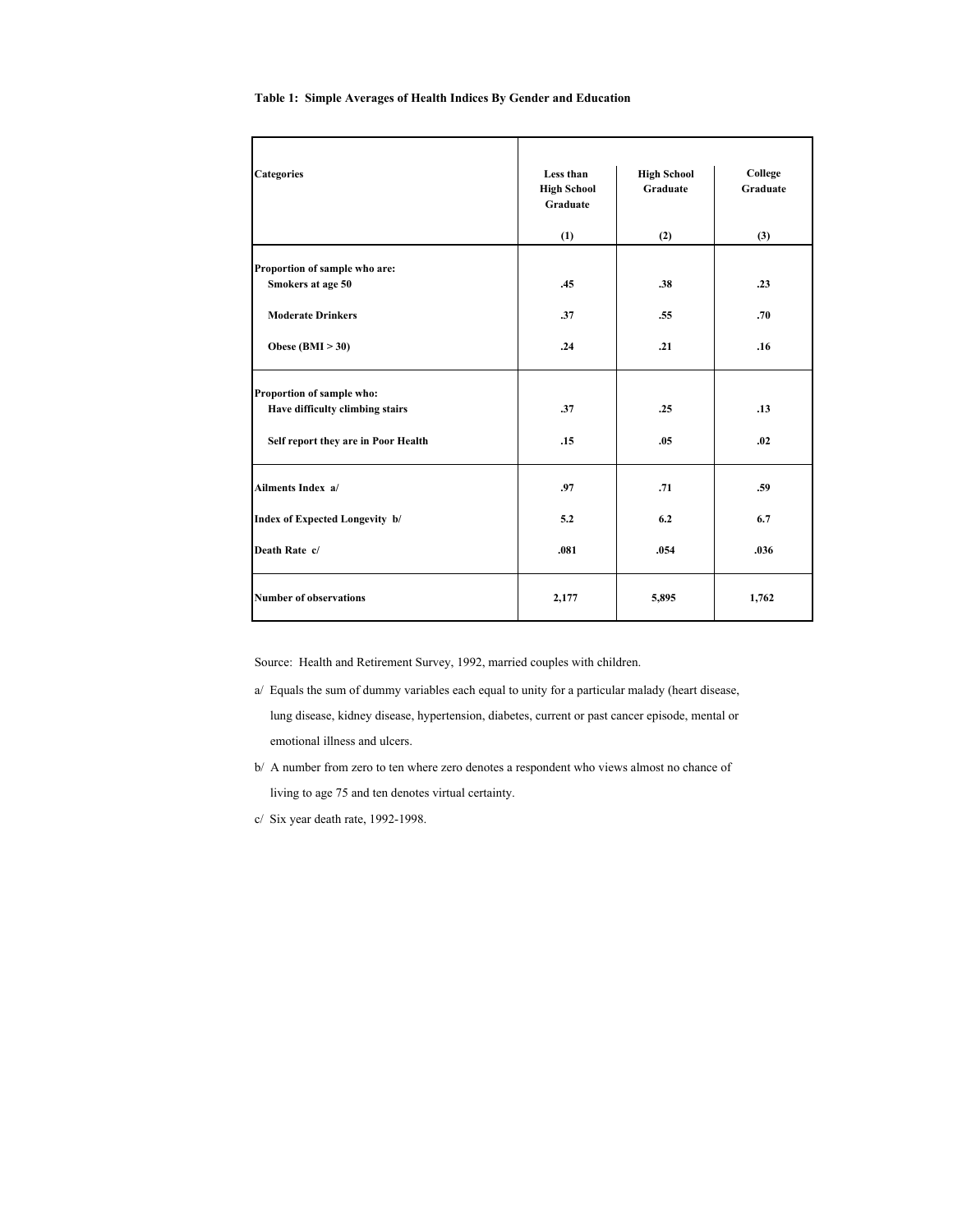| <b>Independent variables</b>                                                   | Mean | <b>Attained a</b><br><b>College Degree</b> | <b>Years</b> of<br><b>Education</b> |
|--------------------------------------------------------------------------------|------|--------------------------------------------|-------------------------------------|
|                                                                                |      | (1)                                        | (2)                                 |
| Own Height (feet)                                                              | 5.7  | $.050**$<br>(0.02)                         | $1.56**$<br>(0.12)                  |
| <b>Mother's Education</b>                                                      | 9.3  | $.019**$<br>(0.001)                        | $.23**$<br>(0.01)                   |
| <b>Father's Education</b>                                                      | 9.0  | $.023**$<br>(0.001)                        | $.19**$<br>(0.01)                   |
| <b>Mother's Age at Birth</b>                                                   | 25.9 | $.0021**$<br>(0.001)                       | $.016**$<br>(0.005)                 |
| <b>Father's Age at Birth</b>                                                   | 25.9 | $.0015**$<br>(0.001)                       | $.008**$<br>(0.004)                 |
| Female                                                                         | 0.3  | $-0.05**$<br>(0.01)                        | $.56**$<br>(0.08)                   |
| Age                                                                            | 56.3 | .001<br>(0.001)                            | $-0.014**$<br>(0.005)               |
| R-squared<br>Intercept<br>Mean of dependent variable<br>Number of observations |      | $-.59$<br>.18<br>9,833                     | .30<br>$-.32$<br>12.1<br>9,833      |
|                                                                                |      |                                            |                                     |

*Dependent variable* : in column 1 equals unity if the respondent earned a college degree, zero otherwise; and column 2 years of education attained by the respondent.

Estimates based on an ordinary least squares estimate. Numbers in parentheses are standard errors; \* (\*\*) denotes significance at the 90 (95) percent level, two tail test.

Source: Health and Retirement Survey, 1992, married couples with children.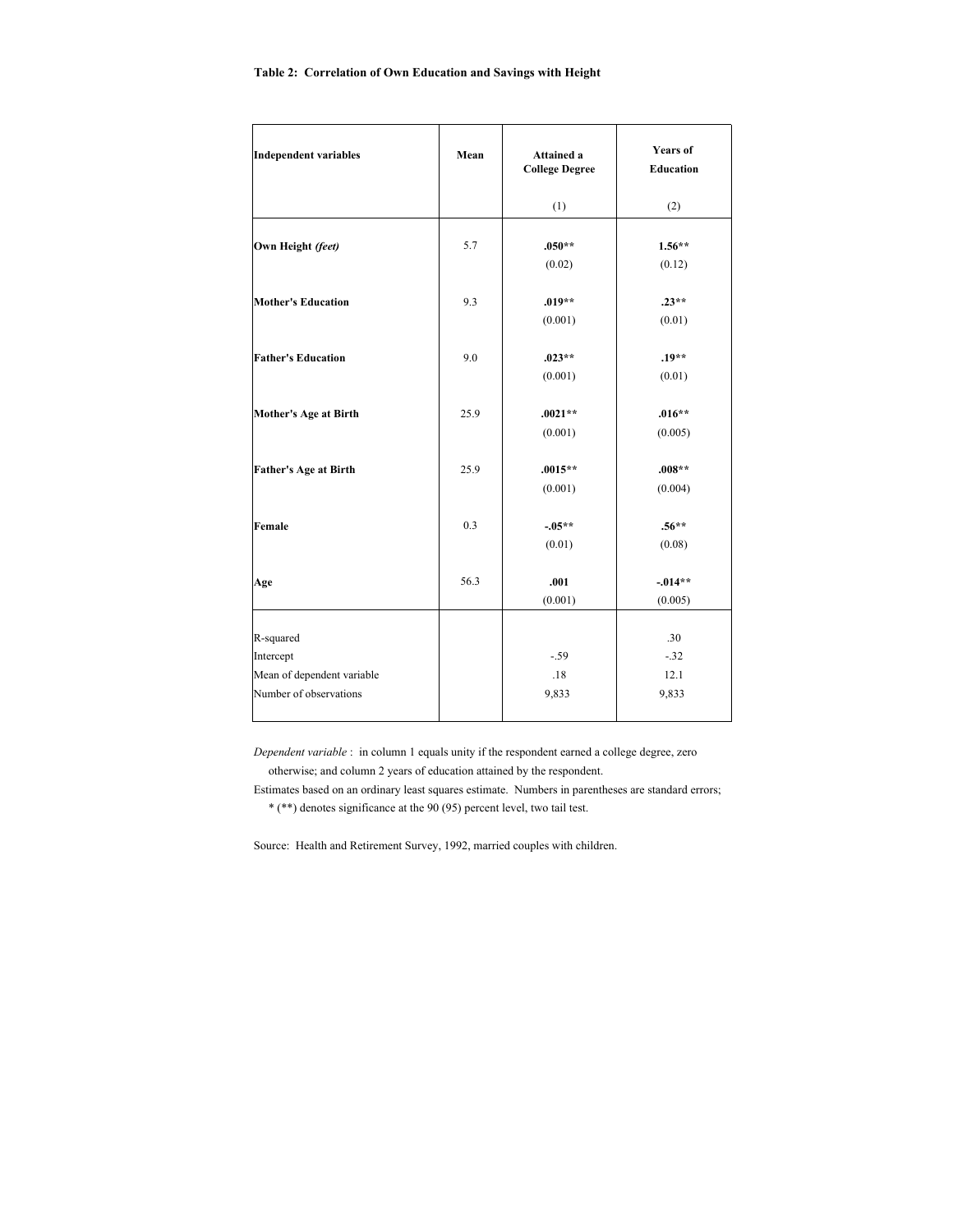| <b>SELECTED INDEPENDENT</b><br><b>VARIABLES</b>                                                                                                    | <b>REPORTED EFFECT ON LIVE-TO-AGE-75 INDEX a/</b><br>(0 means no chance and 10 virtual certainty of survival) |                                                     |                                                                           |                             |                                                |                             | PROBABILITY OF DEATH <sup>c/</sup> |                              |
|----------------------------------------------------------------------------------------------------------------------------------------------------|---------------------------------------------------------------------------------------------------------------|-----------------------------------------------------|---------------------------------------------------------------------------|-----------------------------|------------------------------------------------|-----------------------------|------------------------------------|------------------------------|
|                                                                                                                                                    | <b>FULL SAMPLE</b>                                                                                            |                                                     | <b>EDUCATION LEVEL</b><br>SAVER STATUS <sup>b/</sup>                      |                             |                                                |                             | <b>FULL SAMPLE</b>                 |                              |
|                                                                                                                                                    |                                                                                                               | <b>Did Not</b><br>Graduate<br><b>High School</b>    | <b>High School</b><br>Graduate, but<br><b>No College</b><br><b>Degree</b> | College<br>Graduate         | <b>Savers</b><br>$Pension = I$<br>or $IRA = I$ | <b>NonSavers</b>            |                                    | <b>Control for Ailments</b>  |
|                                                                                                                                                    | (1)                                                                                                           | (2)                                                 | (3)                                                                       | (4)                         | (5)                                            | (6)                         | N <sub>O</sub><br>(7)              | <b>YES</b><br>(8)            |
| Smoke at age 50                                                                                                                                    | $-.25*$<br>(0.070)                                                                                            | $-.30*$<br>(0.150)                                  | $-.18*$<br>(0.090)                                                        | $-.31$<br>(0.160)           | $-.36*$<br>(0.080)                             | $-.03$<br>(0.130)           | $.054*$<br>(0.005)                 | $.049*$<br>(0.005)           |
| <b>Moderate Drinker</b>                                                                                                                            | $0.31*$<br>(0.070)                                                                                            | .19<br>(0.160)                                      | $.39*$<br>(0.090)                                                         | $-.065$<br>(0.160)          | $.33*$<br>(0.080)                              | $.28*$<br>(0.130)           | $-.020*$<br>(0.005)                | $-.008$<br>(0.005)           |
| Obese $(BMI > 30)$                                                                                                                                 | 0.14<br>(0.090)                                                                                               | .17<br>(0.180)                                      | .22<br>(0.120)                                                            | .19<br>(0.190)              | .19<br>(0.110)                                 | .04<br>(0.160)              | $-.007$<br>(0.006)                 | $-.023*$<br>(0.006)          |
| Other consumption variables d/<br>Dummy vars. existing health probs. e/<br>Other Variables f/<br>Mean Dependent Variable<br>Number of observations | X<br>X<br>X<br>6.0<br>9,834                                                                                   | $\boldsymbol{\mathrm{X}}$<br>X<br>X<br>5.2<br>2,997 | X<br>X<br>X<br>6.2<br>5,373                                               | X<br>X<br>X<br>6.6<br>1,761 | X<br>X<br>X<br>6.3<br>6,539                    | X<br>X<br>X<br>5.5<br>3,293 | X<br>X<br>.056<br>9,834            | X<br>X<br>X<br>.056<br>9,834 |

#### **Table 3: Perceived Effect of Consumption Habits on Longevity**

The table reports the coefficients and standard errors (in parentheses) of coefficients on consumption variables, holding constant other demographic variables and indices of self reported maladies. All estimates are made using OLS; numbers in parentheses are standard errors; \* (\*\*) denotes that the coefficient is different from zero at the 90 (95) percent level of confidence.

The dependent variable in the first column equals unity if the respondent dies within six years of the survey date, zero otherwise. In all other columns the dependent variable is the self reported index of survival.

a/ The respondent chooses a number denoting his or her own probability of survival to age 75, where zero is almost certain premature death, and ten is virtual certainty of survival.

b/ The variable savers equals unity if the individual either is or was covered by a pension at work or has an IRA in the household.

c/ The death rate covers six years from the time of the initial survey in 1992.

d/ Dummy variables are included denoting quitting over the ages 45-49, 37-44 and less than 37, as well as dummy variables for overweight but not obese, excessively thin, and problem drinking. Hence, the consumption variables are measured against never smoked, normal BMI category and abstinence from alcohol.

e/ Includes a series of dummy variables equal to unity if the respondent says that he has a lung problem, heart disease, kidney malfunction, diabetes, cancer episode, hypertension, difficulty climbing stairs and self repor health 'poor', as well as the number of days spent in the hospital and the number of doctor visits in the past year.

f/ Includes age and dummy variables denoting gender, race, industry and occupation, exposure to industrial hazards, number of children, military experience, age of parents (age of death if deceased), homemaker status, attend religious services weekly, health insurance coverage, household wealth, household income, household eligibility for Medicare, Medicaid and Foodstamps, and other dummy variables denoting 'do not know' for a few key variables such as parents' education and ages.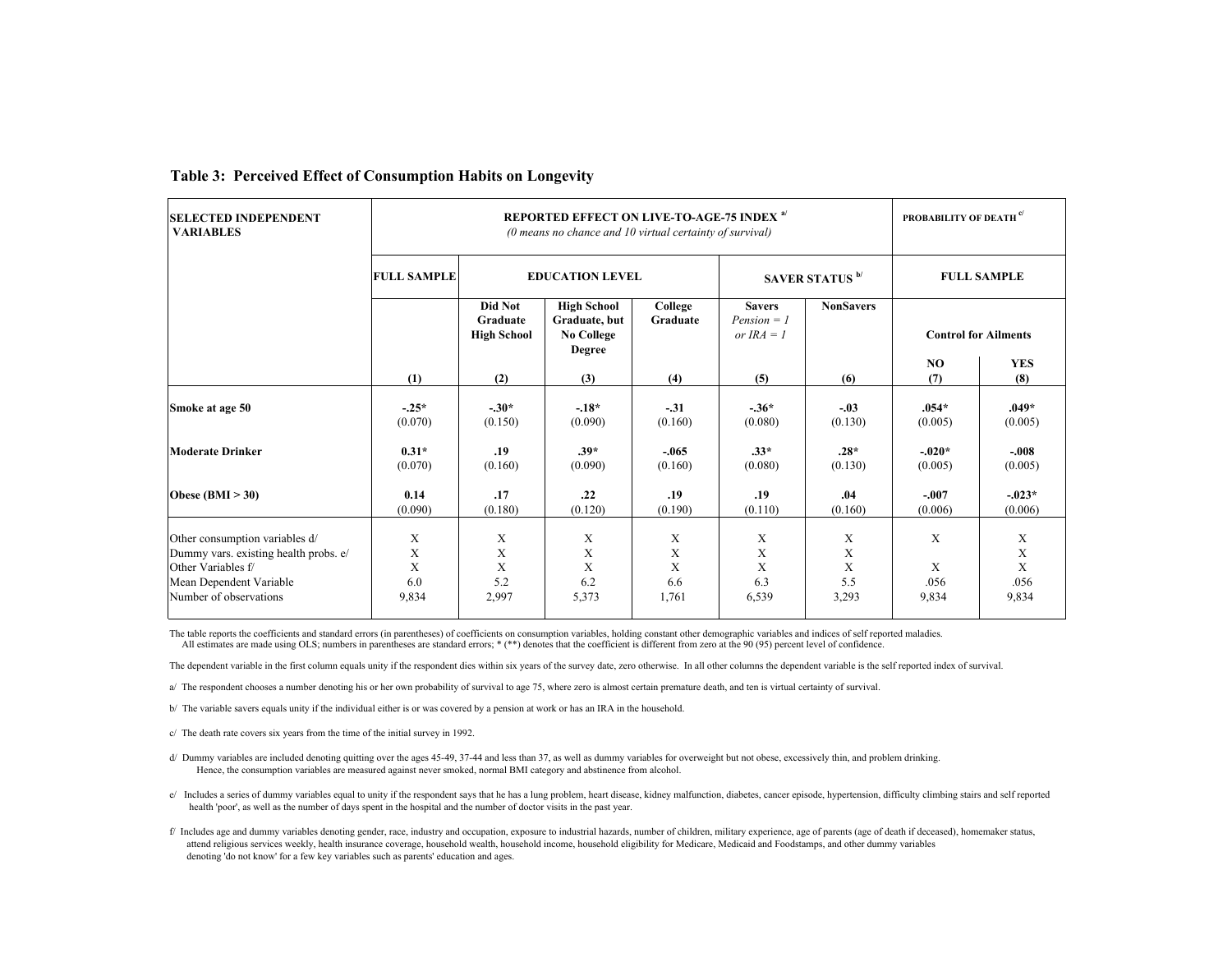| <b>SMOKING</b><br>AT AGE 50<br>(1)<br>$-0.07**$<br>(0.003) | <b>MODERATE</b><br><b>DRINKER</b><br>(2) | <b>OVERWEIGHT</b><br>BMI > 30 | <b>SMOKING</b><br>AT AGE 50                        | <b>MODERATE</b>                                           |                                                                  |
|------------------------------------------------------------|------------------------------------------|-------------------------------|----------------------------------------------------|-----------------------------------------------------------|------------------------------------------------------------------|
|                                                            |                                          |                               |                                                    | <b>DRINKER</b>                                            | <b>OVERWEIGHT</b><br>BMI > 30                                    |
|                                                            |                                          | (3)                           | (4)                                                | (5)                                                       | (6)                                                              |
|                                                            |                                          |                               |                                                    |                                                           |                                                                  |
|                                                            | $.006**$<br>(0.003)                      | $.009**$<br>(0.003)           | $-.007**$<br>(0.003)                               | $.014**$<br>(0.003)                                       | $-.001$<br>(0.003)                                               |
| $-.001$<br>(0.003)                                         | $-.004$<br>(0.003)                       | $-.007**$<br>(0.002)          | 0.002<br>(0.002)                                   | $.008**$<br>(0.003)                                       | $-005**$<br>(0.002)                                              |
|                                                            |                                          |                               |                                                    |                                                           |                                                                  |
|                                                            |                                          |                               | $-017**$<br>(0.003)                                | $.011**$<br>(0.004)                                       | $-007**$<br>(0.003)                                              |
|                                                            |                                          |                               | $-0.59**$<br>(0.020)                               | .091**<br>(0.015)                                         | $-015$<br>(0.012)                                                |
| $-0.53**$<br>(0.015)                                       | $.039**$<br>(0.015)                      | $-.003$<br>(0.014)            | $-0.52**$<br>(0.017)                               | $.073**$<br>(0.017)                                       | .008<br>(0.014)                                                  |
|                                                            |                                          |                               | $-.010$<br>(0.005)                                 | $.010*$<br>(0.005)                                        | $-.010*$<br>(0.004)                                              |
| .031<br>(0.017)                                            | $-0.023$<br>(0.017)                      | $-0.059*$<br>(0.016)          | $.043**$<br>(0.020)                                | $-0.025$<br>(0.021)                                       | $-.000$<br>(0.017)                                               |
|                                                            |                                          |                               |                                                    |                                                           |                                                                  |
| $-0.009**$<br>(0.0004)                                     | $.0011**$<br>(0.0004)                    | $-.0010*$<br>(0.0004)         | $-.0010*$<br>(0.0005)                              | .0009<br>(0.0005)                                         | $-0.011**$<br>(0.0004)                                           |
| $-.000$<br>(0.0010)                                        | $-.0004$<br>(0.0004)                     | $-.0010*$<br>(0.0004)         | $-.0000$<br>(0.0005)                               | $-0005$<br>(0.0005)                                       | $-.0010**$<br>(0.0004)                                           |
| .001<br>$-.02$<br>$-.02$                                   | $-.000$<br>.02<br>.02                    | $-0.05**$<br>$-.04$<br>$-.04$ | .00.<br>$.054**$<br>$-.19$<br>.001<br>.000<br>.000 | $.05**$<br>$.03**$<br>$.52**$<br>.002<br>$-.03$<br>$-.03$ | .03<br>$-.013$<br>${\bf .00}$<br>$-.002$<br>$.045**$<br>$.045**$ |
| X<br>.06<br>.095<br>4,917                                  | X<br>$-.03$<br>.37<br>4,917              | X<br>.013<br>$-.021$<br>4,917 | X<br>.02<br>.096<br>4,917                          | X<br>.001<br>.027<br>4,917                                | X<br>$-.003$<br>.022<br>4,917                                    |
|                                                            |                                          |                               |                                                    |                                                           |                                                                  |

*Dependent variables in columns 1-3* are differences in the values of the dummy variables, X<sub>H</sub> - X<sub>W</sub>, where the former is the dummy variable pertains to the husband and the later to the wife. Thus, in column 1, the dependent variable equals unity if the husband smokes and not the wife, minus unity if the wife smokes but not the husband, and zero if they both smoke or both do not smoke. The variables are the same in columns 4-6 except the household subscripts are different to reflect random pairings.

Estimates are based on ordinary least squares; standard errors in parentheses; \* (\*\*) denotes significance at the 90 (95) percent level of confidence.

a/ See note f to table 3.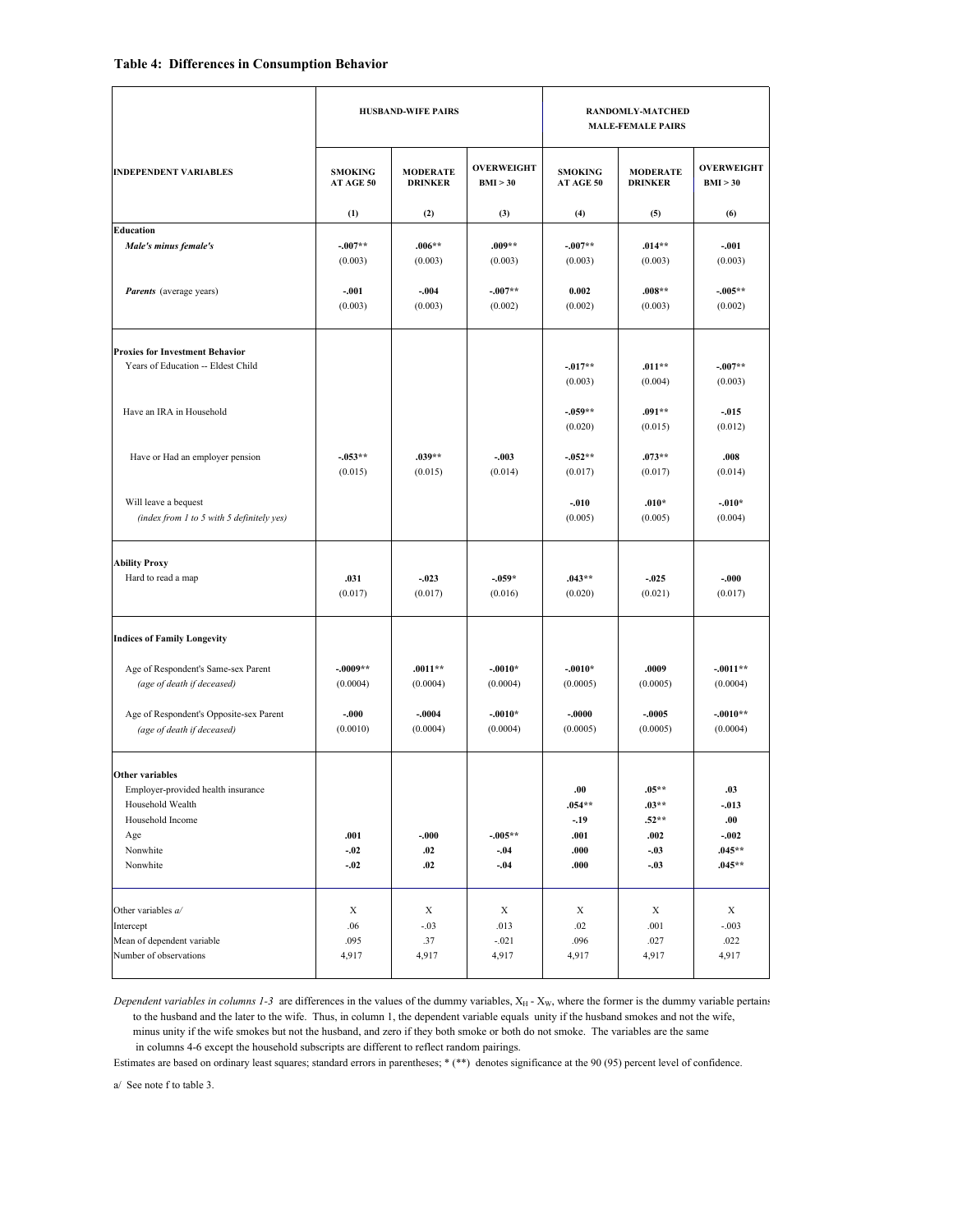#### **Table 5: Differences in Measures of Overall Fitness and Health**

|                                                                                   | <b>HUSBAND-WIFE PAIRS</b>                      |                               | <b>RANDOMLY MATCHED</b><br><b>MALE-FEMALE PAIRS</b> |                                                |                                         |                                          |
|-----------------------------------------------------------------------------------|------------------------------------------------|-------------------------------|-----------------------------------------------------|------------------------------------------------|-----------------------------------------|------------------------------------------|
| <b>INDEPENDENT VARIABLES</b>                                                      | <b>Difficulty</b><br>Climbing<br><b>Stairs</b> | Subjective<br>Health<br>Poor  | <b>Ailments</b><br>Index                            | <b>Difficulty</b><br>Climbing<br><b>Stairs</b> | Subjective<br>Health<br>Poor            | <b>Ailments</b><br>Index                 |
| <b>Education</b>                                                                  | (1)                                            | (2)                           | (3)                                                 | (4)                                            | (5)                                     | (3)                                      |
|                                                                                   |                                                |                               |                                                     |                                                |                                         |                                          |
| Male's minus female's (years)                                                     | $-.006**$<br>(0.003)                           | $-.005**$<br>(0.002)          | $-.008$<br>(0.007)                                  | .001<br>(0.003)                                | $-.007*$<br>(0.002)                     | $-.008$<br>(0.006)                       |
| Parents (average years)                                                           | $-.001$<br>(0.002)                             | $-.001$<br>(0.003)            | $-.001$<br>(0.005)                                  | $-.003$<br>(0.002)                             | $-.001$<br>(0.001)                      | $-.001$<br>(0.005)                       |
| <b>Proxies for Investment Behavior</b>                                            |                                                |                               |                                                     |                                                |                                         |                                          |
| Years of Education -- Eldest Child                                                |                                                |                               |                                                     | $-.012**$<br>(0.003)                           | $-0.03*$<br>(0.002)                     | $-.009$<br>(0.007)                       |
| Have an IRA in Household                                                          |                                                |                               |                                                     | $-.020$<br>(0.013)                             | $-.012$<br>(0.008)                      | $-.093**$<br>(0.018)                     |
| Have or Had an employer pension                                                   | $-0.043*$<br>(0.014)                           | $-.037*$<br>(0.015)           | $-0.062**$<br>(0.032)                               | $-.033**$<br>(0.014)                           | $-.034**$<br>(0.008)                    | $-.094**$<br>(0.010)                     |
| Will leave a bequest<br>(index from 1 to 5 with 5 definitely yes)                 |                                                |                               |                                                     | $-.013**$<br>(0.005)                           | $-.006**$<br>(0.003)                    | $-0.025**$<br>(0.009)                    |
| <b>Ability Proxy</b>                                                              |                                                |                               |                                                     |                                                |                                         |                                          |
| Hard to read a map                                                                | $.09**$<br>(0.017)                             | $.031**$<br>(0.010)           | $.17*$<br>(0.036)                                   | $.11*$<br>(0.017)                              | $.06*$<br>(0.010)                       | $.18**$<br>(0.040)                       |
| <b>Indices of Family Longevity</b>                                                |                                                |                               |                                                     |                                                |                                         |                                          |
| Age of Respondent's Same-sex Parent<br>(age of death if deceased)                 | $-.0002$<br>(0.0004)                           | $-.000$<br>(0.0030)           | $-.0003$<br>(0.0009)                                | $-.0008$<br>(0.0004)                           | .0001<br>(0.0004)                       | $-.0018*$<br>(0.0009)                    |
| Age of Respondent's Opposite-sex Parent<br>(age of death if deceased)             | $-.0008**$<br>(0.0004)                         | $-.002$<br>(0.0020)           | $-.0026**$<br>(0.0009)                              | $-.0010**$<br>(0.0004)                         | $-.0002$<br>(0.0004)                    | $-.0024**$<br>(0.0009)                   |
| Consumption variables a/                                                          |                                                |                               |                                                     |                                                |                                         |                                          |
| Smoke at age 50<br>Moderate Drinker<br>Obese $BMI > 30$                           | $.096**$<br>$.14**$<br>-.015                   | .002<br>$.017**$<br>$-.040**$ | $.010**$<br>$.27**$<br>$-13**$                      | $.087**$<br>$-.065**$<br>$.190*$               | .009<br>$-.049**$<br>.005               | $.067**$<br>$-.193**$<br>$.330**$        |
| Other variables                                                                   |                                                |                               |                                                     |                                                |                                         |                                          |
| Employer-provided health insurance<br>Household Wealth<br>Household Income<br>Age | $.006**$                                       | .001                          | $.023**$                                            | $-.03$<br>$-.01$<br>$-.29**$<br>$.007*$        | $-.029**$<br>$-.014*$<br>$-.11$<br>.000 | $-.002$<br>$-.070**$<br>.028<br>$.019**$ |
| Nonwhite                                                                          | $-.004$                                        | $-0.015$                      | $-.03$                                              | $-.02$                                         | .002                                    | .028                                     |
| Other variables $b^{\prime}$<br>Intercept<br>Mean of dependent variable           | X<br>$-.04$<br>$-.065$                         | X<br>$-.03$<br>0.37           | X<br>$-0.025$<br>.034                               | X<br>$-.07$<br>$-.066$                         | X<br>.03<br>.021'                       | X<br>$-.07$<br>.032                      |
| Number of observations                                                            | 4,917                                          | 4,917                         | .034                                                | 4,917                                          | 4,917                                   | 4,916                                    |

Dependent variable: in columns 1-2 equals one if the husband has the malady and not his wife, minus one if the wife has the malady and not the husband, and zero if both are healthy or both unhealthy.<br>In column 3, it equals

Estimates are based on ordinary least squares; standard errors in parentheses; \* (\*\*) denotes significance at the 90 (95) percent level.

a/ Dummy variables are included denoting quitting over the ages 45-49, 37-44 and less than 37, as well as dummy variables for overweight but not obese, excessively thin, and problem drinking.<br>Hence, the consumption variabl

b/ See note f in table 3.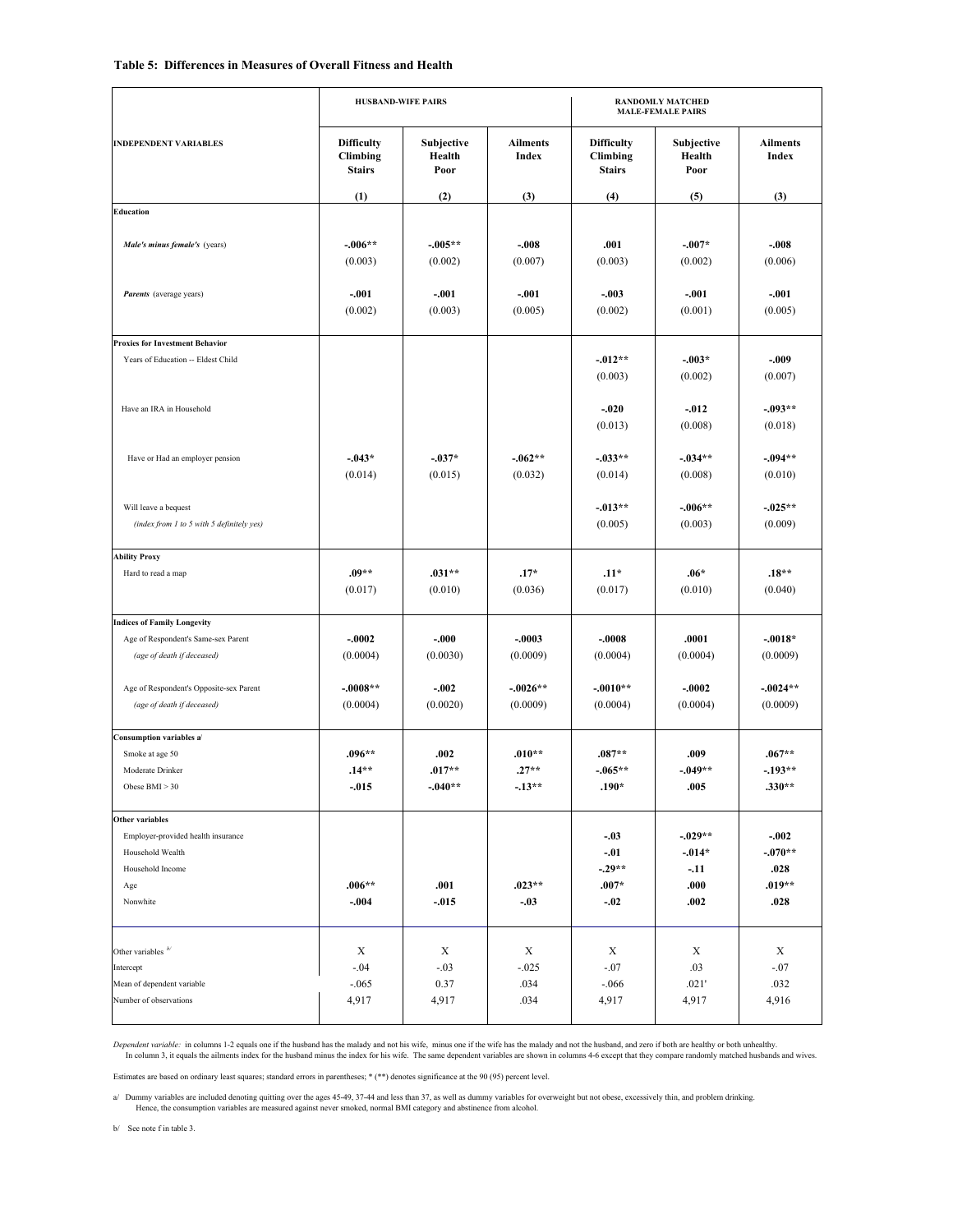#### **Table 6: Health Repercussions of Consumption Habits and Existing Ailments**

| <b>INDEPENDENT VARIABLES</b>                                                                                                 | <b>HUSBAND-WIFE PAIRS</b>        |                                                    |                                        | RANDOMLY-MATCHED<br><b>MALE-FEMALE PAIRS</b> |                                                     |                                                        |
|------------------------------------------------------------------------------------------------------------------------------|----------------------------------|----------------------------------------------------|----------------------------------------|----------------------------------------------|-----------------------------------------------------|--------------------------------------------------------|
|                                                                                                                              | Six-year<br><b>Death Rate</b>    | Subjective<br>Health 'poor'                        | <b>Hard Climbing</b><br><b>Stairs</b>  | Six-year<br><b>Death Rate</b>                | Subjective<br>Health 'poor'                         | <b>Hard Climbing</b><br><b>Stairs</b>                  |
| <b>Education</b>                                                                                                             | (1)                              | (2)                                                | (3)                                    | (4)                                          | (5)                                                 | (6)                                                    |
|                                                                                                                              |                                  |                                                    |                                        |                                              |                                                     |                                                        |
| Male's minus female's                                                                                                        | $-.001$<br>(0.002)               | $-0.04**$<br>(0.002)                               | $-0.005*$<br>(0.003)                   | $.003*$<br>(0.0015)                          | $-.006**$<br>(0.0015)                               | .001<br>(0.0030)                                       |
| <b>Parents</b> (average years)                                                                                               | .001<br>(0.001)                  | $-.001$<br>(0.001)                                 | $-.00$<br>(0.001)                      | .001<br>(0.001)                              | .000<br>(0.001)                                     | $-.003$<br>(0.020)                                     |
| <b>Proxies for Investment Behavior</b>                                                                                       |                                  |                                                    |                                        |                                              |                                                     |                                                        |
| Years of education -- eldest child                                                                                           |                                  |                                                    |                                        | $-.000$<br>(0.002)                           | $-.002$<br>(0.008)                                  | $-.011**$<br>(0.003)                                   |
| Have an IRA in the Household                                                                                                 |                                  |                                                    |                                        | .008<br>(0.007)                              | $-.004$<br>(0.008)                                  | $-.011$<br>(0.013)                                     |
| Have or Had an employer pension                                                                                              | $-.021**$<br>(0.008)             | $-0.033**$<br>(0.008)                              | $-0.37**$<br>(0.014)                   | $-0.025**$<br>(0.008)                        | $-0.026**$<br>(0.008)                               | $-.023$<br>(0.015)                                     |
| Will leave a bequest<br>(index from 1 to 5 with 5 definitely yes)                                                            |                                  |                                                    |                                        | $-.003$<br>(0.003)                           | $-.004$<br>(0.003)                                  | $-.011**$<br>(0.0050)                                  |
| <b>Ability Proxy</b><br>Hard to read a map                                                                                   | $-0.024**$<br>(0.010)            | $.017*$<br>(0.009)                                 | $.078**$<br>(0.017)                    | $-0.016$<br>(0.010)                          | $.047**$<br>(0.011)                                 | $.094**$<br>(0.018)                                    |
| <b>Indices of Family Longevity</b><br>Age of Respondent's Same-sex Parent<br>(age of death if deceased)                      | $-.0002$<br>(0.0002)             | $-.000$<br>(0.0002)                                | .000<br>(0.0002)                       | $-.0005*$<br>(0.0002)                        | $-.0001$<br>(0.0002)                                | $-.0002$<br>(0.0004)                                   |
| Age of Respondent's Opposite-sex Parent<br>(age of death if deceased)                                                        | $-.0002$<br>(0.0002)             | $-.000$<br>(0.0002)                                | $-.0005$<br>(0.0002)                   | $-.0004$<br>(0.0002)                         | .000<br>(0.0002)                                    | $-.0008*$<br>(0.0004)                                  |
| Consumption variables a/<br>Smoke at Age 50                                                                                  | $.043**$                         | $-.005$                                            | $.078**$                               | $.051**$                                     | .003                                                | $.08**$                                                |
| Moderate Drinker<br>Obese BMI >                                                                                              | $-.008$<br>$-0.37**$             | $-0.028**$<br>$-.004$                              | $-.003$<br>$.115***$                   | $-.006$<br>$-.031**$                         | $-.022$<br>$-0.33***$                               | $-0.045**$<br>$.15***$                                 |
| <b>Indices of poor health</b><br>Hard to climb stairs<br>Subjective health 'poor'<br>Ailments index                          | $.028**$<br>$.114**$<br>$.029**$ | $.076**$                                           | $.088**$                               | $.043**$<br>$.080**$<br>$.020**$             | $.082**$                                            | $.10**$                                                |
| Other variables<br>Employer-provided health insurance<br>Household Wealth<br>Household Income<br>Age<br>Nonwhite             | .0015<br>$-.010$                 | .001<br>$-.01$                                     | $.003**$<br>.005                       | .003<br>.003<br>$-.13$<br>$.003**$<br>.010   | $-.029**$<br>$-.0010$<br>$-.13$<br>$-0.012$<br>.00. | $-.026$<br>$-.004$<br>$-.30**$<br>$.005**$<br>$-.02$   |
| Smoking, alcohol, BMI and hazards<br>Other variables b/<br>Intercept<br>Mean of dependent variable<br>Number of observations | X<br>X<br>.027<br>.045<br>4,916  | $\mathbf X$<br>$\mathbf X$<br>.03<br>.021<br>4,916 | X<br>X<br>$-.053$<br>$-0.065$<br>4,916 | X<br>X<br>.019<br>.043<br>4,916              | X<br>$\mathbf X$<br>.034<br>.021<br>4,916           | $\mathbf X$<br>$\mathbf X$<br>$-.078$<br>.067<br>4,916 |

Dependent variable: in column 1 equals unity if the husband died and not the wife, minus one if the wife died but not the husband, and zero otherwise. The results in columns 2-3 are the same as those reported in table 5, e

a/ Dummy variables are included denoting quitting over the ages 45-49, 37-44 and less than 37, as well as dummy variables for overweight but not obese, excessively thin, and problem drinking. Hence, the consumption variabl

b/ See note f in table 3.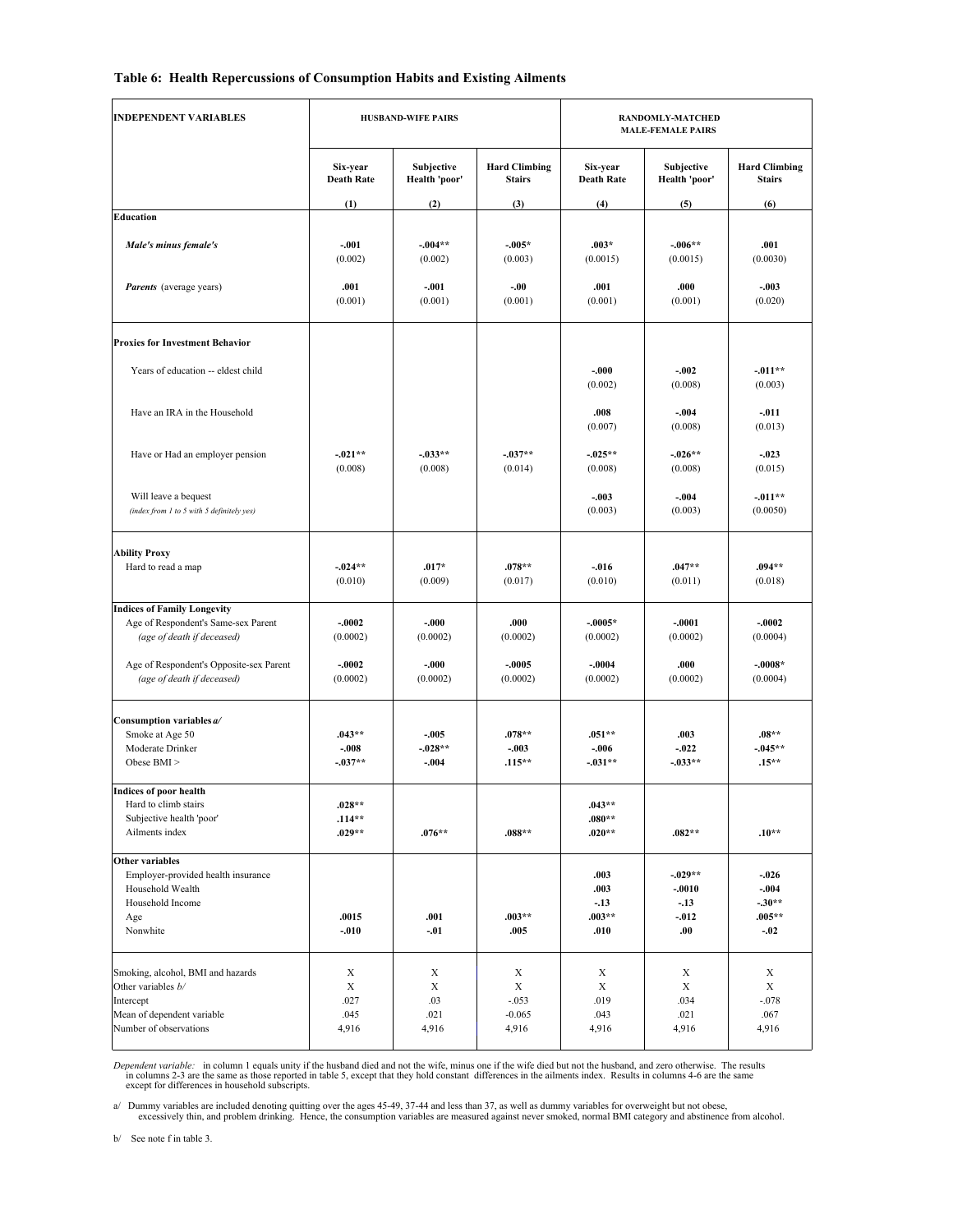| <b>Dependent variables</b> | <b>Include common</b><br>demographic<br>variables a/<br>(1) | Add savings and<br>other variables b/<br>(2) |
|----------------------------|-------------------------------------------------------------|----------------------------------------------|
|                            |                                                             |                                              |
| <b>Consumption Habits</b>  |                                                             |                                              |
| Smoke at Age 50            | $-.013**$                                                   | $-.004*$                                     |
| Moderate drinker           | $.028**$                                                    | $.014*$                                      |
| Obese $(BMI > 30)$         | $-.004**$                                                   | 0.001                                        |
|                            |                                                             |                                              |
| Indices of ill Health c/   |                                                             |                                              |
| Hard to climb stairs       | $-.019**$                                                   | $-.004**$                                    |
| Poor health                | $-0.013**$                                                  | $-.007**$                                    |
| Ailments index             | $-.022**$                                                   | $-0.004$                                     |
| Death                      | $-.0016*$                                                   | 0.0006                                       |
|                            |                                                             |                                              |

The numbers in the table are coefficients on a continuous education variable in an OLS pooled regression with varying numbers of independent variables.

- Numbers in parentheses are standard errors; an asterisk denotes that the coefficient is statistically different from zero at the 95 percent confidence level.
- a/ The independent variables in column 1 include age, race, gender and children variables as well as household net worth and household income.
- b/ The independent variables in column 3 add education of eldest child, IRA in household, pension participation and bequest motive. parents' education and ages, weekly religious attendance, homemaker, military service, employer insurance, Medicare, Medicaid and foodstamps eligibility, and dummy variables denoting occupation and industry of job.

c/ Do not include consumption variables and therefore reflect a reduced form estimate.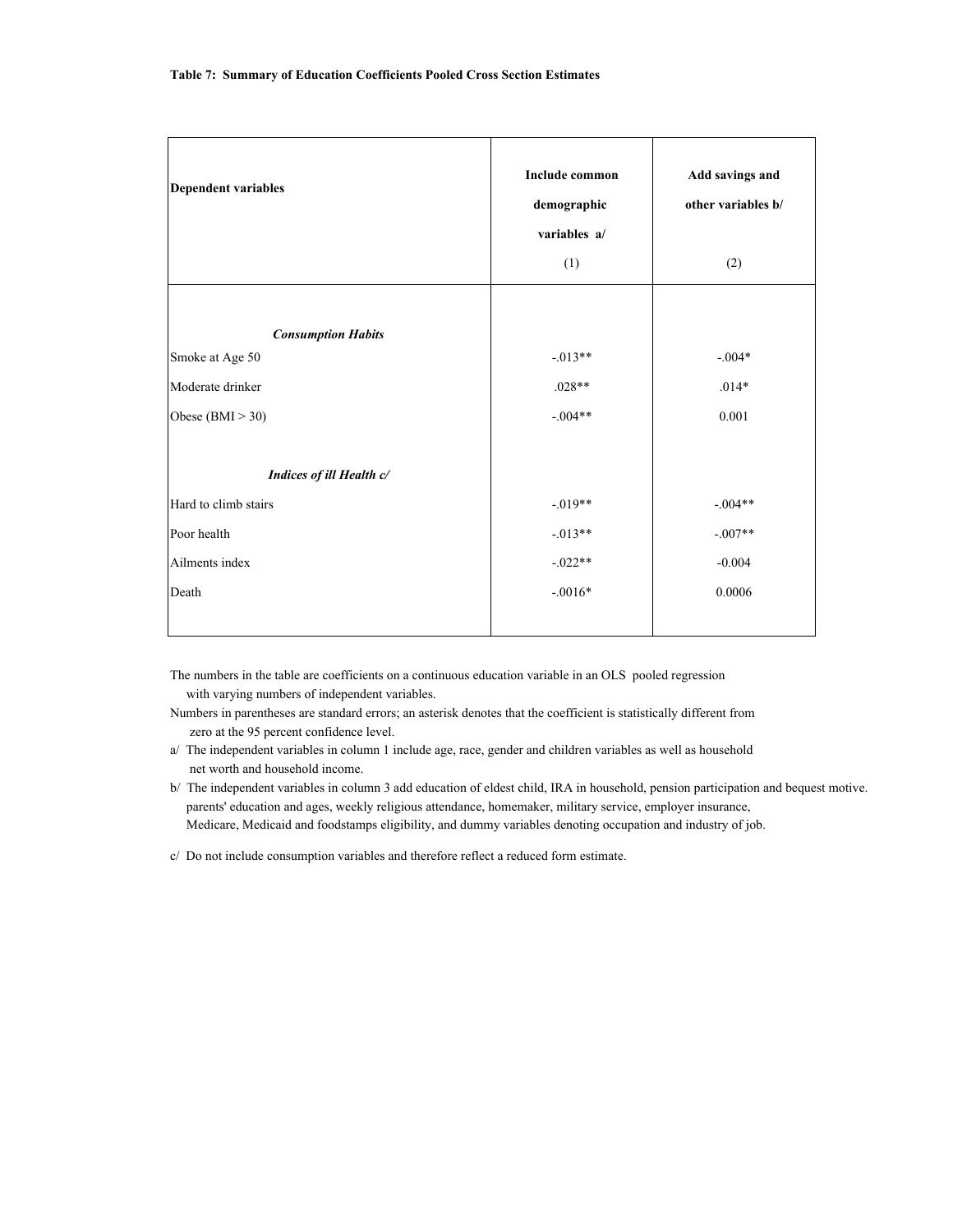#### **List of References**

Adabag, A. Selcuk, "Birth Weight and the Future Risk of Cardiovascular Disease: Does Intrauterine Malnutrition Have a Role in Fetal Programming?" Journal of Laboratory Clinical Medicine 138 (2001), 378-386

Adams, Scott, "Educational Attainment and Health: Evidence from a Sample of Older Adults," Education Economics 10 (April 2002), 97-109.

 Adda, Jerome and Valerie Lechene, "Smoking and Endogenous Mortality: Does Heterogeneity in Life Expectancy Explain Differences in Smoking Behavior?" Paper presented at the American Economic Association Annual Meetings, New Orleans, LA, 2002.

 Arendt, Jacob, "Does Education Cause Better Health? A Panel Data Analysis Using School Reforms for Identification," mimeo, Institute of Local Government Studies, Copenhagen, 2002.

Arkes, Jeremy, "Does Schooling Improve Adult Health?" mimeo, Rand Corporation, April 2001.

Auld, Christopher, "Smoking, Drinking and Income," mimeo, University of Calgary, September 2000.

Barker, D.J.P., K.M. Godfrey, C. Fall, C. Osmond, P. Winter and S. Shaheen, "Relation of Birth Weight and Childhood Respiratory Infection to Adult Lung Function and Death from Chronic Obstructive Airways Disease," British Medical Journal 303 (September 21, 1991), 671-675.

Bartel, Ann and Paul Taubman, "Health and Labor Market Success: The Role of Various Diseases," Review of Economics and Statistics 61 (February 1979), 1-8.

 Bauman, Karl, Vangie Foshee, Mary Linzer and Gary Koch, "Effect of Parental Smoking Classification On The Association Between Parental and Adolescent Smoking," Addictive Behaviors 15 (1990), 413-422.

Bazzoli, Gloria, "The Early Retirement Decision: New Empirical Evidence on the Influence of Health," Journal of Human Resources 20 (Spring 1985), 214-234.

Becker, Gary and Casey Mulligan, "The Endogenous Determination of Time Preference," Quarterly Journal of Economics 112 (August 1997), 729-758.

Behrman, Jere and Paul Taubman, "Is Schooling Mostly in the Genes? Nature-Nurture Decomposition Using Data on Relatives," Journal of Political Economy 97 (December 1989), 1425-1446.

Berger, Mark and J. Paul Leigh, "The Effect of Alcohol Use on Wages," Applied Economics 20 (1988), 1343-1351.

 Berger, Mark and J. Paul Leigh, "Schooling, Self-Selection and Health," Journal of Human Resources 24 (Summer 1989) 433-455.

Butler, J.S., Richard Burkhauser, Jean Mitchell and Theodore Pincus, "Measurement Error in Self-Reported Health Variables," Review of Economics and Statistics 69 (November 1987), 644-650.

 Clark, Andrew and Fabrice Etile, "Do Health Changes Affect Smoking" Evidence from British Panel Data," Journal of Health Economics 21 (2002), 1-30.

Clarke, E. L., "Effect of Smoking on Clark College Students," Clark College Record 4 (1909), 91.

 Cutler, David, and Elizabeth Richardson, "Measuring the Health of the U.S. Population," Brookings Papers: Microeconomics (1997), 217-271.

 Currie, Janet and Enrico Moretti, "Mother's Education and the Intergenerational Transmission of Human Capital: Evidence from College Openings and Longitudinal Data," mimeo, University of California at Los Angeles, July 2002.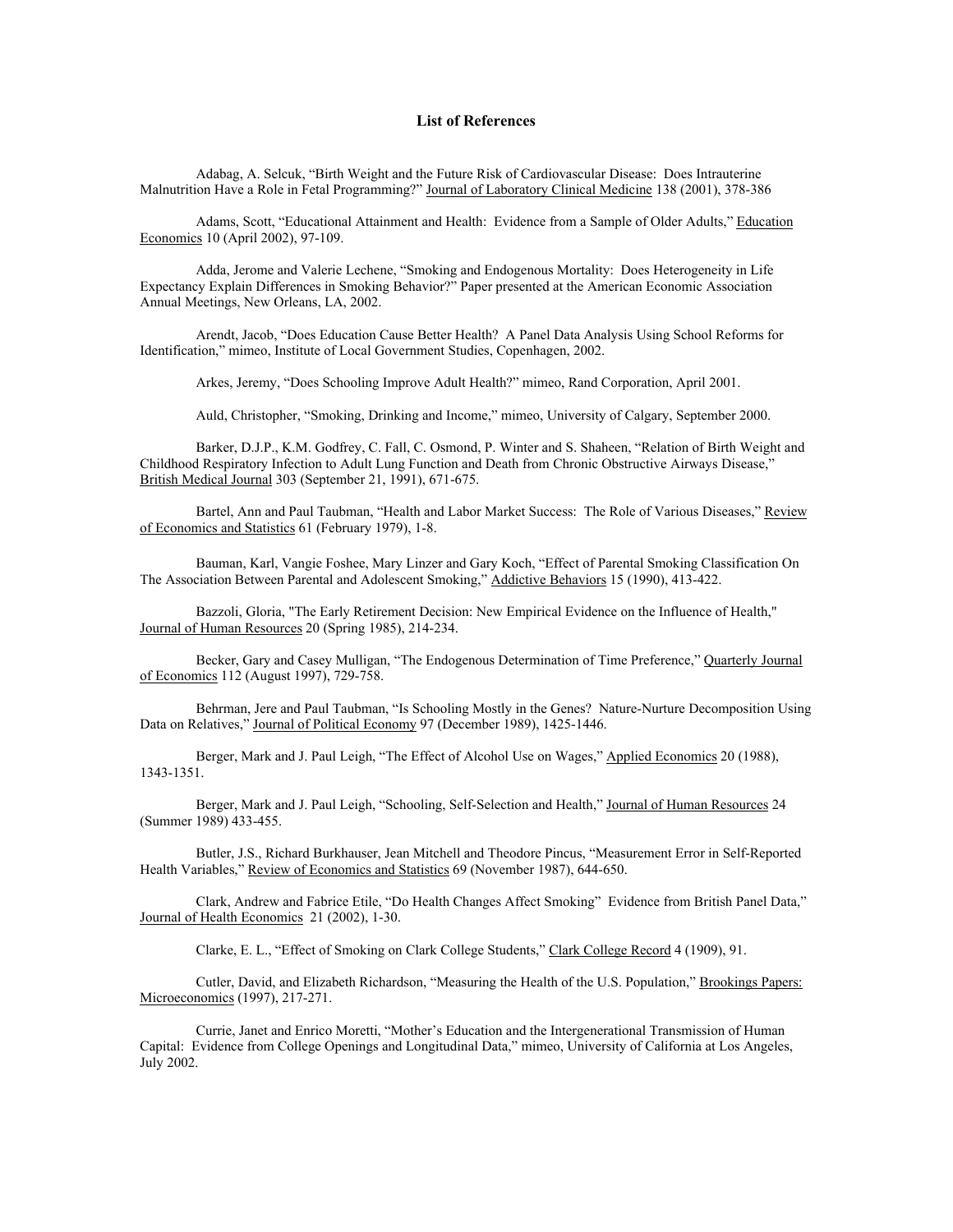Doll, Richard, Richard Peto, Emma Hall, Keith Wheatley and Richard Gray, "Mortality in Relation to Consumption of Alcohol: 13 Years' Observations on Male British Doctors," British Medical Journal 309 (October 1994a), 911-918.

 Doll, Richard, Richard Peto, Keith Wheatley, Richard Gray and Isabelle Sutherland, "Mortality in Relation to Smoking: 40 Years' Observations on Male British Doctors," British Medical Journal 309 (October 1994b), 901-911.

 Duleep, Harriet Orcutt, "Measuring the Effect of Income on Adult Mortality Using Longitudinal Administrative Record Data," Journal of Human Resources 21 (Spring 1986), 238-251.

Duncan, Thomas, "Like Father, like Son; Like Mother, like Daughter: Parental Resources and Child Height," The Journal of Human Resources 29 (Autumn, 1994), 950-988.

 Ettner, Susan, Richard Frank and Ronald Kessler, "The Impact of Psychiatric Disorders on Labor Market Outcomes," Industrial and Labor Relations Review 51 (October 1997), 64-81.

Farrell, Phillip and Victor Fuchs, "Schooling and Health: The Cigarette Connection," Journal of Health Economics 1 (1982), 217-230.

 Field, Alison E., Eugenie H. Coakley, Aviva Must, Jennifer L. Spadano, Nan Laird, William H. Dietz, et al., "Impact of Overweight on the Risk of Developing Common Chronic Diseases During a 10-Year Period," Archives of Internal Medicine 161 (July 9, 2001), 1581-

Forsen, T. J. Eriksson, J. Tuomilehto, K. Teramo, C. Osmond and D. Barker, "Mother's Weight in Pregnancy and Coronary Heart Disease in A Cohort of Finnish Men: Follow-Up Study," British Medical Journal 315 (October 4, 1997), 837-840.

 Fuchs, Victor, "Time Preference and Health: An Exploratory Study," in V. Fuchs, ed., Economic Aspects of Health. University of Chicago Press for NBER, 1982.

Grabowski, David and John Ellis, "High Body Mass Index Does Not Predict Mortality in Older People: Analysis of the Longitudinal Study of Aging," Journal of the American Geriatrics Society 49 (July 2001), 968-979.

Grossman, Michael, "One The Concept of Health Capital and the Demand for Health," Journal of Political Economy 80 (March 1972), 223-255.

Grossman, Michael, "Household Production and Health," City University of New York, mimeo, June 2002.

Grossman, Michael and Robert Kaestner, "Effects of Education on Health," in Jere Behrman and Nevzer Stacey, editors, The Social Benefits of Education. Ann Arbor: University of Michigan Press, 1997.

 Gustman, Alan and Thomas Steinmeier, "Employer-provided Health Insurance and Retirement Behavior," Industrial and Labor Relations Review 48 (October 1994a), 124-140.

Hammond, E. Cuyler, Lawrence Garfinkel, Herbert Seidman and Edward Lew, "Tar and Nicotine Content of Cigarette Smoke in Relation to Death Rates," Environmental Research 12 (December 1976), 263-274.

Hersch, Joni, "Gender, Income Levels, and the Demand for Cigarettes," Journal of Risk and Uncertainty 21 (November 2000), 263-282.

Hoffmans, A. F., D. Kromhout and C. Coulander, "Body Mass Index at the Age of 18 and Its Effects on 32- Year-Mortality from Coronary Heart Disease and Cancer," Journal of Clinical Epidemiology 42 (1989), 513-520.

 Horn, Daniel, Frederick Courts, Robert Taylor and Erwin Soloman, "Cigarette Smoking Among High School Students," American Journal of Public Health 49 (November 1959), 1497-1511.

Ippolito, Pauline M., "Information and the Life Cycle Consumption of Hazardous Goods," Economic Inquiry 19 (October 1981), 529-558.

 Ippolito, Pauline M. and Alan Mathios, "Information, Advertising and Health Choices: A Study of The Cereal Market," The RAND Journal of Economics 21 (Autumn 1990), 459-480.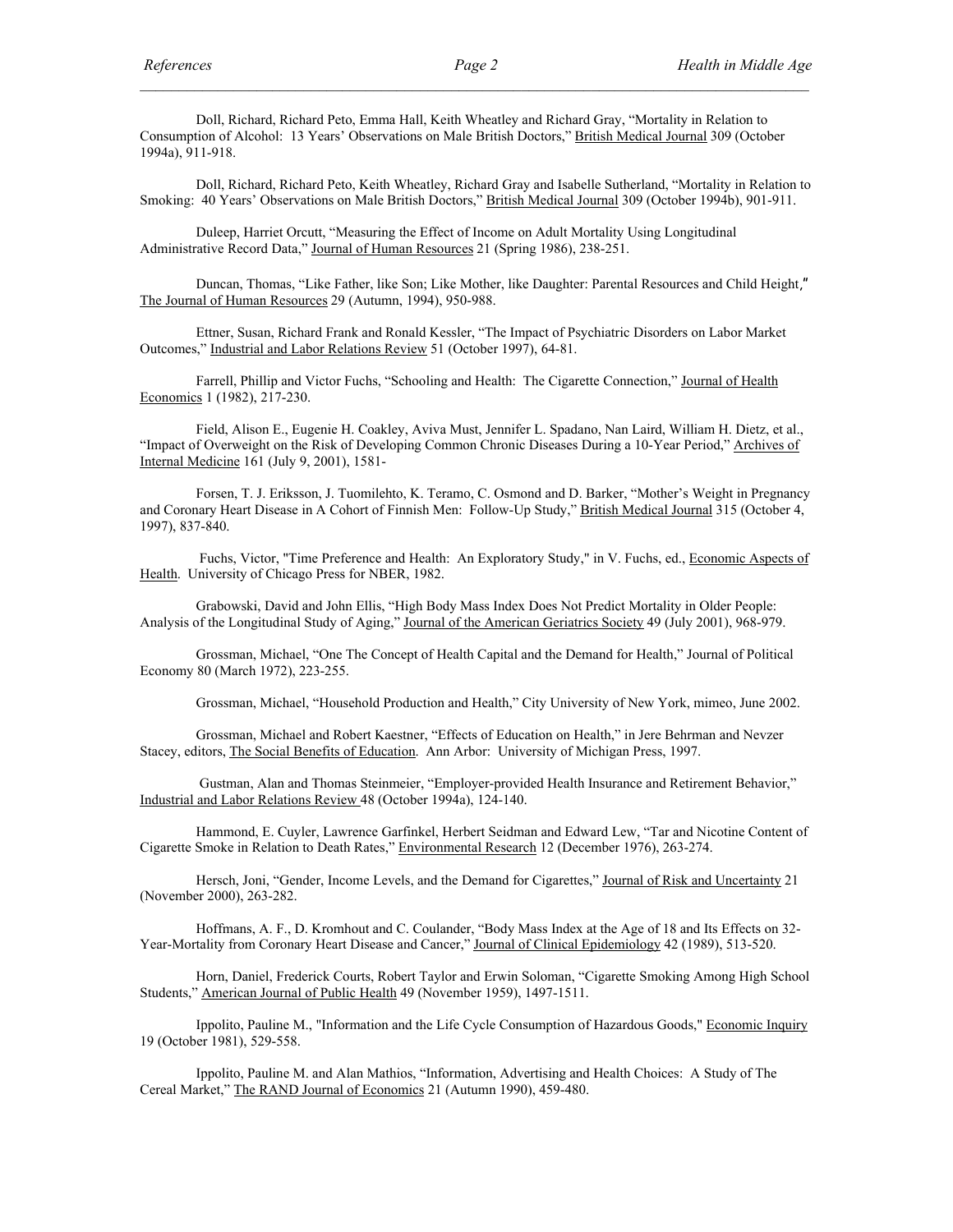Ippolito, Richard, A., Stayers as 'Workers' and 'Savers': Towards Reconciling the Pension-Quit Literature," Journal of Human Resources 37 (Spring 2002a), 275-308.

 Ippolito, Richard, A., **"**Education and Investment Behavior in The Family: A Study of Health Human Capital in Middle Age," George Mason University School of Law, mimeo, 2002b.

 Ippolito, Richard, Dennis Murphy and Donald Sant, Consumer Responses to Cigarette Health Information. Federal Trade Commission, 1979.

Jones, Andrew, "Health, Addiction, Social Interaction and The Decision to Quit Smoking," Journal of Health Economics 13 (1994), 93-110.

 Kahn Matthew, "Health and Labor Market Performance: The Case of Diabetes," Journal of Labor Economics 16 (October 1998), 878-899.

 Karoly, Lynn and Jeannette Rogowski, "The Effects of Health Insurance on the Decision to Retire," Industrial and Labor Relations Review 48 (1994), 103-123.

 Kenkel, Don, "Health Behavior, "Health Knowledge, and Schooling," Journal of Political Economy 99 (April 1991), 287-305.

Lawrence, Emily, "Poverty and the Rate of Time Preference: Evidence From Panel Data," Journal of Political Economy 99 (February 1991), 54-77.

Leigh, J. Paul, "Parents' Schooling and Disability," Economics of Education Review 17 (1998), 349-358.

Lleras-Muney, Adriana, "The Relationship Between Education and Adult Mortality in the United States," mimeo, Princeton University, May 2002.

Maital, Shlomo and Sharona Maital, "Time Preference, Delay of Gratification and the Intergenerational Transmission of Economic Inequality," in O. Ashenfelter and W. Oates, eds., Essays in Labor Market Analysis. New York: John Wiley, 1977.

 Marmot, Michael G., George Smith, Stephen Stansfeld, Chandra Patel, Fiona North, Jenny Head, Ian White, Eric Brunner and Amanda Feeney, "Health Inequalities Among British Civil Servants: The Whitehall II Study," The Lancet 337 (June 8, 1991), 1387-1394.

Mellor, Jennifer and Jeffrey Milyo, "Income Inequality and Health Status in the United States: Evidence from the Current Population Survey," Journal of Human Resources 37 (Summer 2002), 510-539.

 Menahem, Georges, "A Target Level of Risk Model of Respiratory Pathologies and Smoking Behaviour," Applied Economics 31 (1999), 709-722.

 Meylan, George L., "The Effects of Smoking on College Students," Popular Science Monthly 77 (1910), 170-177.

 Mitchell, Jean and Richard Burkhauser, "Disentangling the Effect of Arthritis on Earnings," Applied Economics 22 (October 1990), 1291-1309.

 Mullahy, John and Jody Sindelar, "Health, Income and Risk Aversion: Assessing Some Welfare Costs of Alcoholism and Poor Health," Journal of Human Resources 30 (Summer 1995), 439-459.

 National Research Council, Diet and Health: Implications for Reducing Chronic Disease Risk. Washington, D.C.: Committee on Diet and Health, National Academy Press, 1989.

 Parsons, Donald, "The Male Labor Force Participation Decision: Health, Reported Health, and Economic Incentives," Economica 49 (February 1982), 81-91.

 Pumroy, Donald, "Cigarette Smoking and Academic Achievement," Journal of General Psychology 77 (1967), 31-34.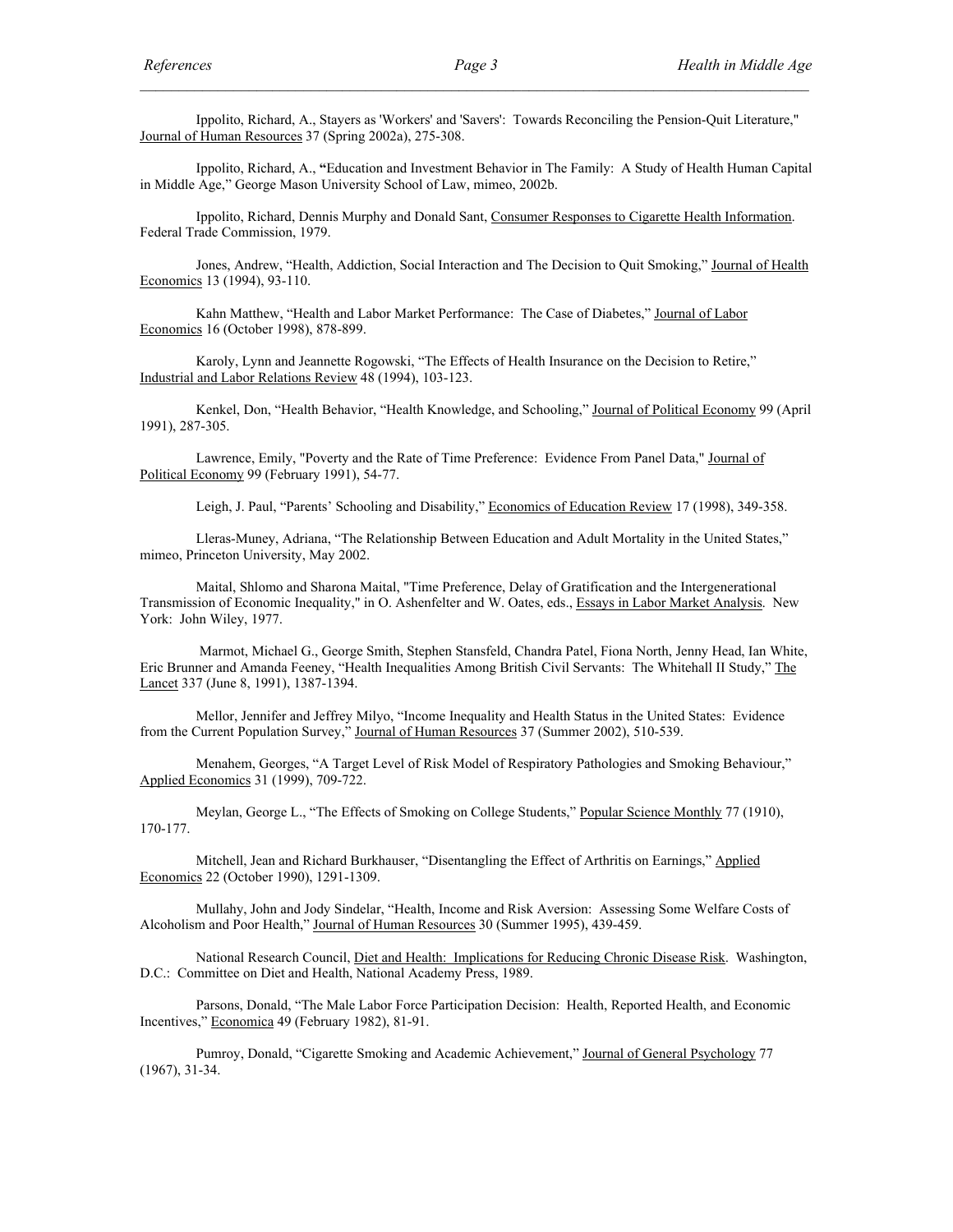Rich-Edwards, Janet, Graham Colditz, Meir Stampfer, Walter Willett, Matthew Gillman, Charles Hennekens, et al., "Birthweight and The Risk for Type 2 Diabetes Mellitus In Adult Women," British Medical Journal 130 (February 16, 1999), 278-284.

Rimm, Eric, Paige Williams, Kerry Fosher, Michael Criqui and Meir Stampfer, "Moderate Alcohol Intake and Lower Risk of Coronary Heart Disease: Metaanalysis of Effects on Lipids and Haemostatic Factors," British Medical Journal 319 (December 1999), 1523-1528.

Sandwick, Richard, "The Use of Tobacco as a Cause of Failures and Withdrawals in One High School," The School Review 20 (1912), 623-625.

Schultz, Theodore, "The Value of the Ability to Deal with Disequilibrium," Journal of Economic Literature 13 (September 1975), 827-846.

 Seltzer, Carl and Frank Oeschli, "Psychosocial Characteristics of Adolescent Smokers Before They Started Smoking: Evidence of Self-Selection: A Prospective Study," Journal of Chronic Diseases 38 (1985), 17-26.

 Sickles, Robin and Paul Taubman, "An Analysis of the Health and Retirement Status of the Elderly," Econometrica 54 (November 1986), 1339-1356.

Sidney, Stephen, Gary Friedman and Abraham Siegelaub, "Thinness and Mortality," American Journal of Public Health 77 (March 1987), 317-322.

Smith, George Davey, Seeromanie Harding and Michael Rosato, "Relation between Infants' Birth Weight and Mothers' Mortality: Prospective Observational Study," British Medical Journal 320 (March 25, 2000), 839-840.

Smith, George Davey, Carole Hart, Catherine Ferrell, Mark Upton, David Hole, Victor Hawthorne, et al., "Birth Weight of Offspring and Mortality in the Renfrew and Paisley Study: Prospective Observational Study," British Medical Journal 315 (November 8, 1997), 1189-1193.

Smith, James P. "Health Bodies and Thick Wallets: The Dual Relation Between health and Economic Status," Journal of Economic Perspectives 13 (Spring 1999), 145-166.

 Smith, V. Kerry, Donald Taylor, Jr., Frank Sloan, F. Reed Johnson and William Desvousges, "Do Smokers Respond To Health Shocks?" Review of Economics and Statistics 83 (November 2001), 675-687.

 Stamper, Meir, Frank Hu, JoAnn Manson, Eric Rimm and Walter Willett, "Primary Prevention of Coronary Heart Disease in Women Through Diet and Lifestyle," The New England Journal of Medicine 343 (July 6, 2000), 16-22.

Sterling, T. and J. Weinkam, "The Confounding of Occupation and Smoking and Its Consequences," Social Science and Medicine 30 (1990), 457-467.

Sterling, T.D., W. L. Rosenbaum and J. J. Weinkam, "Risk Attribution and Tobacco-Related Deaths," American Journal of Epidemiology 138 (1993), 128-139.

Thompson, David, John Edelsberg, Graham A. Colditz, Amy P. Bird, Gerry Oster, "Lifetime Health and Economic Consequences of Obesity," Archives of Internal Medicine 159 (October 11, 1999), 2177-

 Thun, Michael, Richard Peto, Alan Lopez, Jane Monaco, Jane Henley, Cark Heath and Richard Doll, "Alcohol Consumption and Mortality Among Middle-Aged and Elderly U.S. Adults," The New England Journal of Medicine 337 (December 11, 1997), 1705-1714.

U. S. Department of Health, Education and Welfare, The Surgeon General's Call To Action To Prevent and Decrease Overweight and Obesity 2000, Public Health Service, 2001b.

 U. S. Department of Health, Education and Welfare, Smoking and Health: Report of the Advisory Committee to the Surgeon General, Public Health Service, Center for Disease Control. PHS Pub. No. 1103, 1964.

 Veldman, Donald and Oliver Bown, "Personality and Performance Characteristics Associated with Cigarette Smoking Among College Freshmen," Journal of Consulting and Clinical Psychology 33 (1969), 109-119.